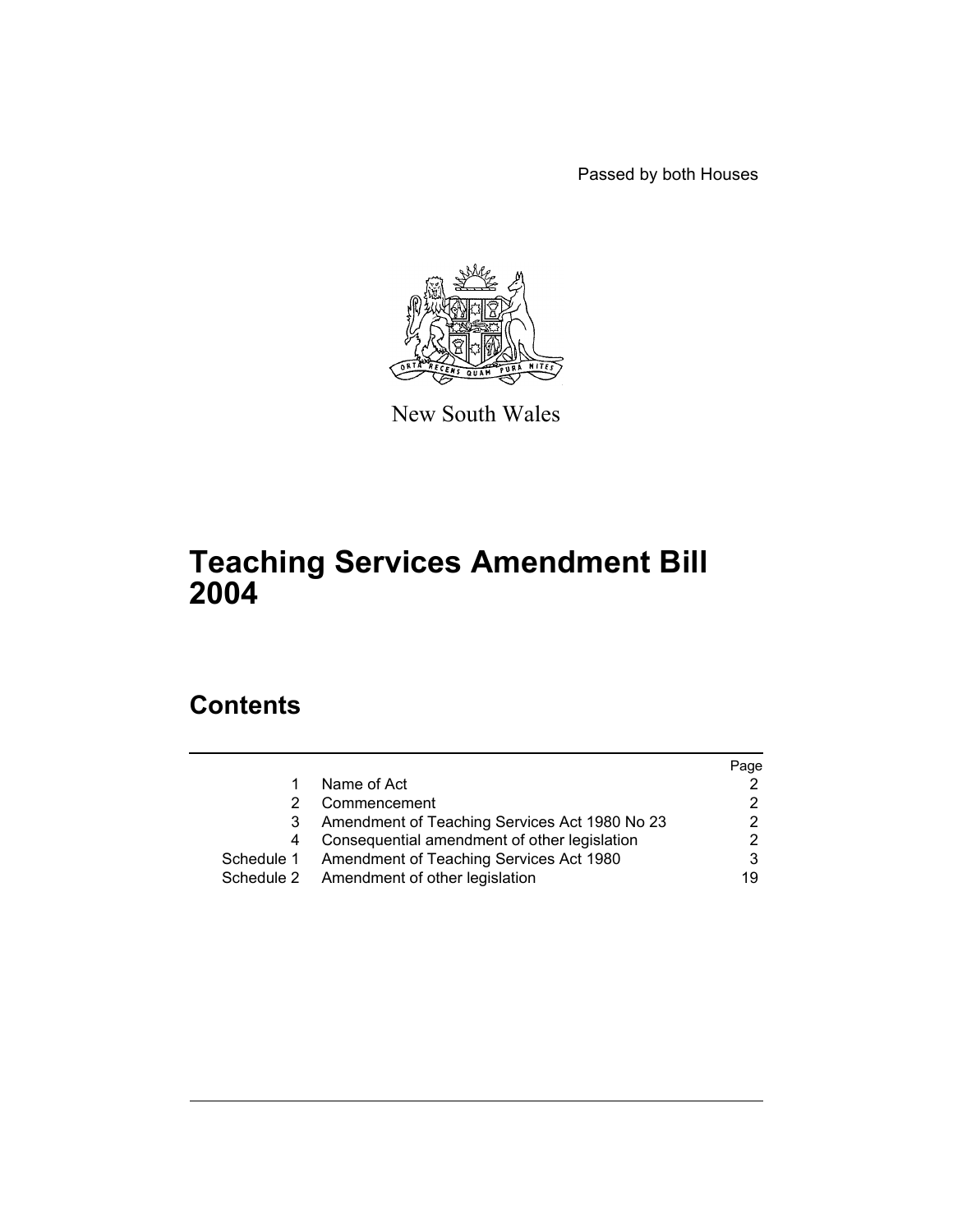*I certify that this PUBLIC BILL, which originated in the LEGISLATIVE ASSEMBLY, has finally passed the LEGISLATIVE COUNCIL and the LEGISLATIVE ASSEMBLY of NEW SOUTH WALES.*

> *Clerk of the Legislative Assembly. Legislative Assembly, Sydney, , 2004*



New South Wales

# **Teaching Services Amendment Bill 2004**

Act No , 2004

An Act to amend the *Teaching Services Act 1980* to provide for merit appointment in relation to senior positions in the Teaching Service and for performance management in relation to school principals; and for other purposes.

*I have examined this Bill, and find it to correspond in all respects with the Bill as finally passed by both Houses.*

*Chairman of Committees of the Legislative Assembly.*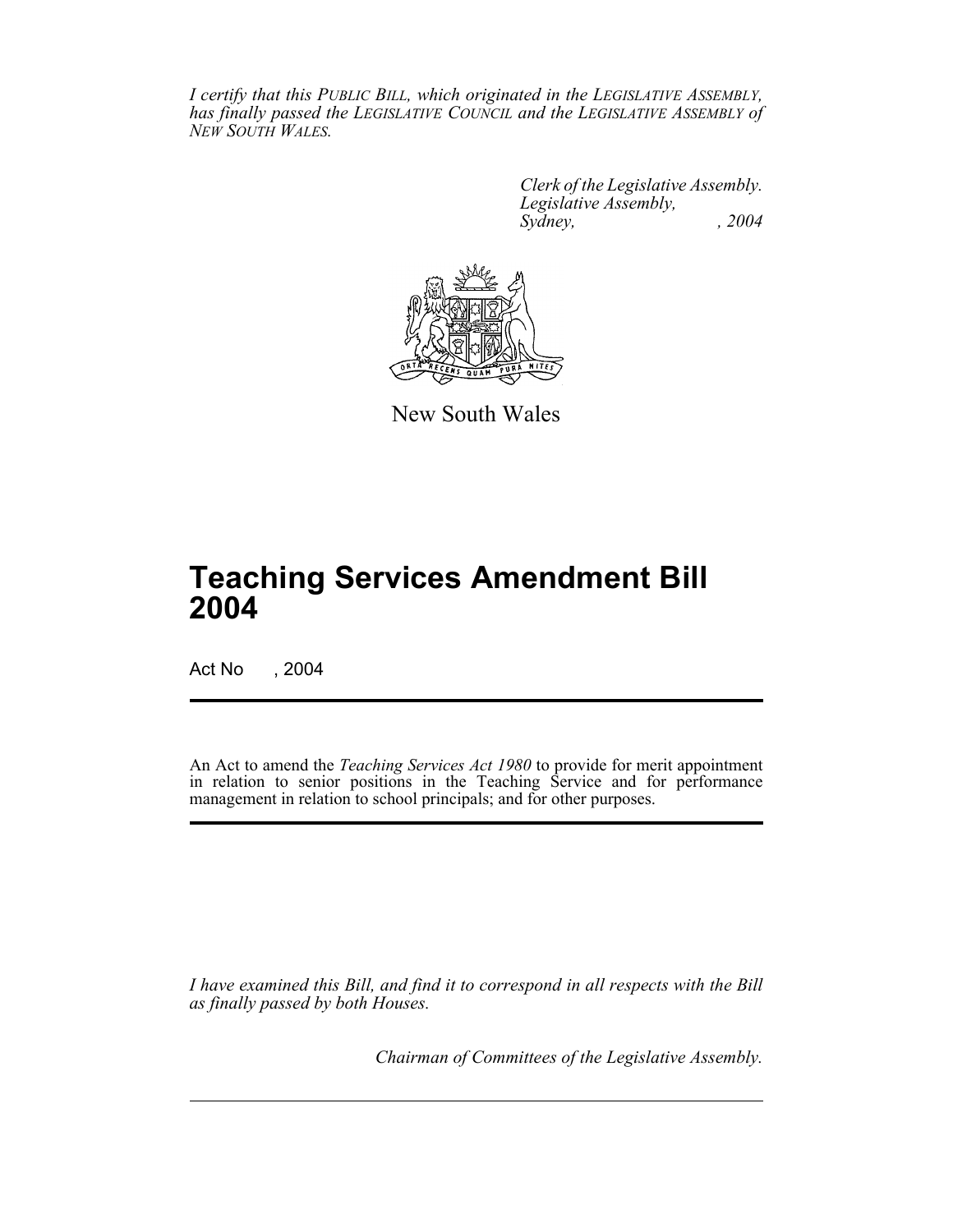## **The Legislature of New South Wales enacts:**

#### **1 Name of Act**

This Act is the *Teaching Services Amendment Act 2004*.

#### **2 Commencement**

This Act commences on a day or days to be appointed by proclamation.

#### **3 Amendment of Teaching Services Act 1980 No 23**

The *Teaching Services Act 1980* is amended as set out in Schedule 1.

## **4 Consequential amendment of other legislation**

The Acts and the regulation specified in Schedule 2 are amended as set out in that Schedule.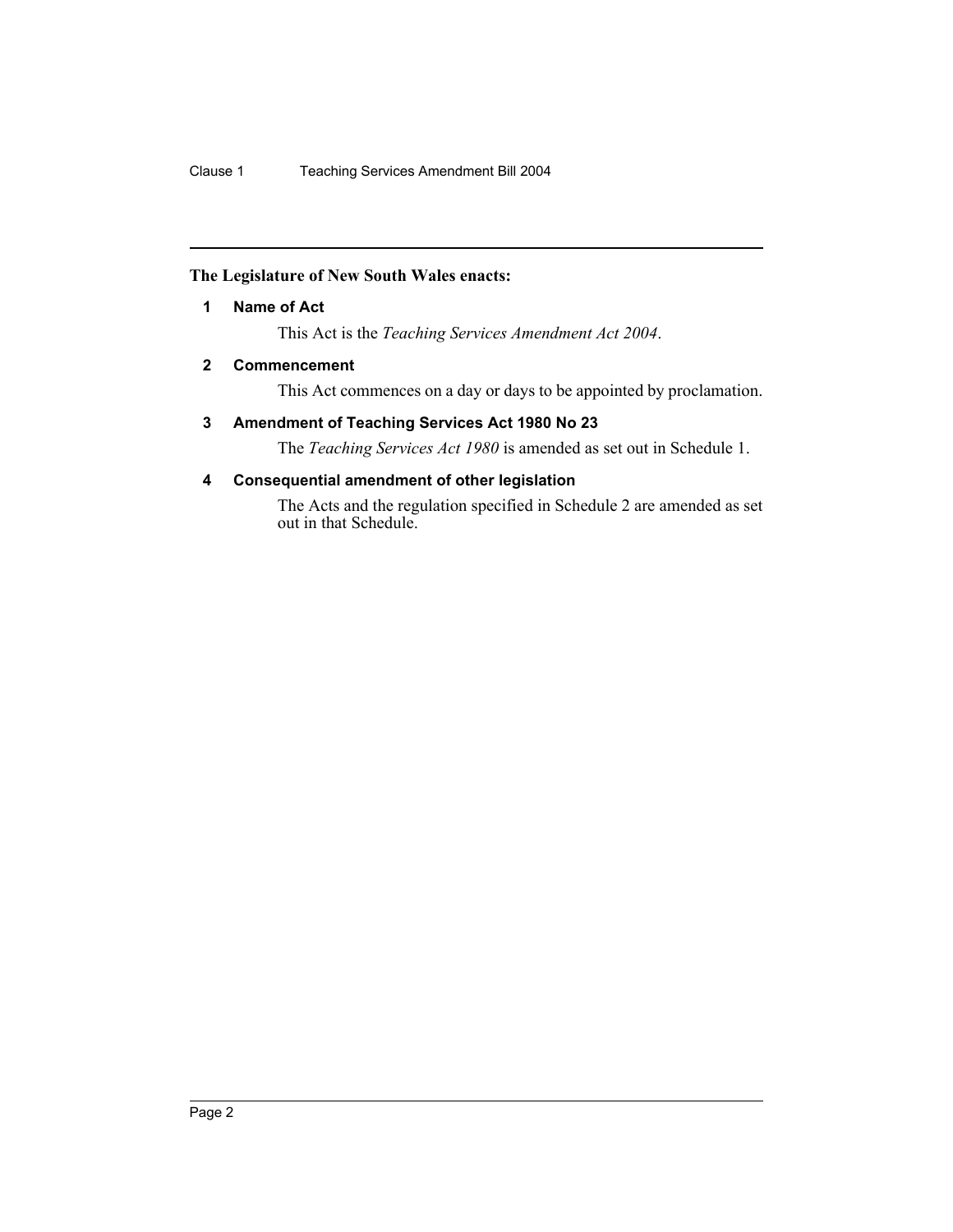Amendment of Teaching Services Act 1980 Schedule 1

# **Schedule 1 Amendment of Teaching Services Act 1980**

(Section 3)

#### **[1] Long title**

Omit the long title. Insert instead:

An Act to establish the Teaching Service of New South Wales and to make provision relating to the employment of persons in the Teaching Service.

#### **[2] Section 1 Name of Act**

Omit "*Services*". Insert instead "*Service*".

#### **[3] Section 2A Act ceases to apply to TAFE**

Omit the section.

#### **[4] Section 4**

Omit the section. Insert instead:

#### **4 Definitions**

(1) In this Act:

*appointed day* means 20 October 1980.

*Department* means the Department of Education and Training.

*Director-General* means the Director-General of the Department.

*Education Gazette* means the document entitled *Education Gazette* published under the authority of the Minister.

*exercise* a function includes perform a duty.

*function* includes a power, authority or duty.

*officer* means a person employed in the Teaching Service other than as a temporary employee.

*position* includes office.

*school* means a government school established under the *Education Act 1990*.

*school principal* means a person appointed to the position of principal of a school.

*senior executive officer* has the same meaning as in the *Public Sector Employment and Management Act 2002*.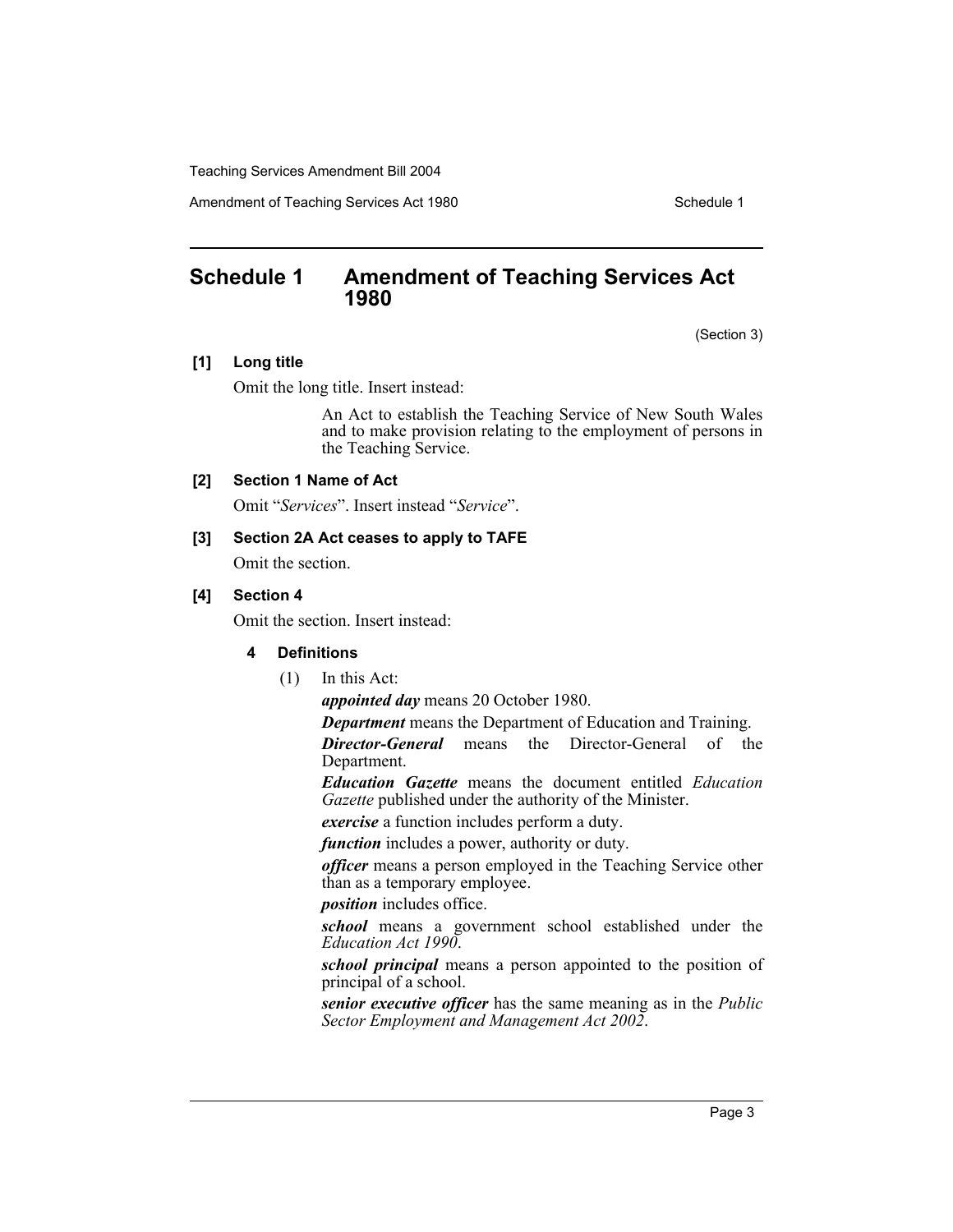Schedule 1 Amendment of Teaching Services Act 1980

*senior position* means any position in the Teaching Service to which a person employed in the Teaching Service could be promoted.

*Teaching Service* means the Teaching Service of New South Wales referred to in section 44.

*temporary employee* means a person employed under section 50 or deemed to be a temporary employee under section 48 (3).

(2) Notes included in this Act do not form part of this Act.

## **[5] Part 2**

Omit Parts 2 and 3. Insert instead:

# **Part 2 Director-General**

#### **Division 1 General functions and related provisions**

#### **6 General responsibility**

- (1) The Director-General is responsible to the Minister for the general conduct and the efficient, effective and economical management of the functions and activities of the Teaching Service.
- (2) For the purpose of exercising that responsibility, the Director-General may take such action as the Director-General considers appropriate in the circumstances.
- (3) Nothing in this section limits or affects the operation of section 14 of the *Public Sector Employment and Management Act 2002*.

#### **7 General functions**

- (1) The Director-General has the following functions:
	- (a) to classify the schools in which members of the Teaching Service are employed,
	- (b) to determine the staff positions in the Teaching Service (including the teaching positions in schools),
	- (c) to determine the method of classifying and grading officers employed in the Teaching Service,
	- (d) to determine the qualifications required for appointment to the Teaching Service,
	- (e) to prepare and maintain a list of persons who the Director-General determines are not to be employed in the Teaching Service,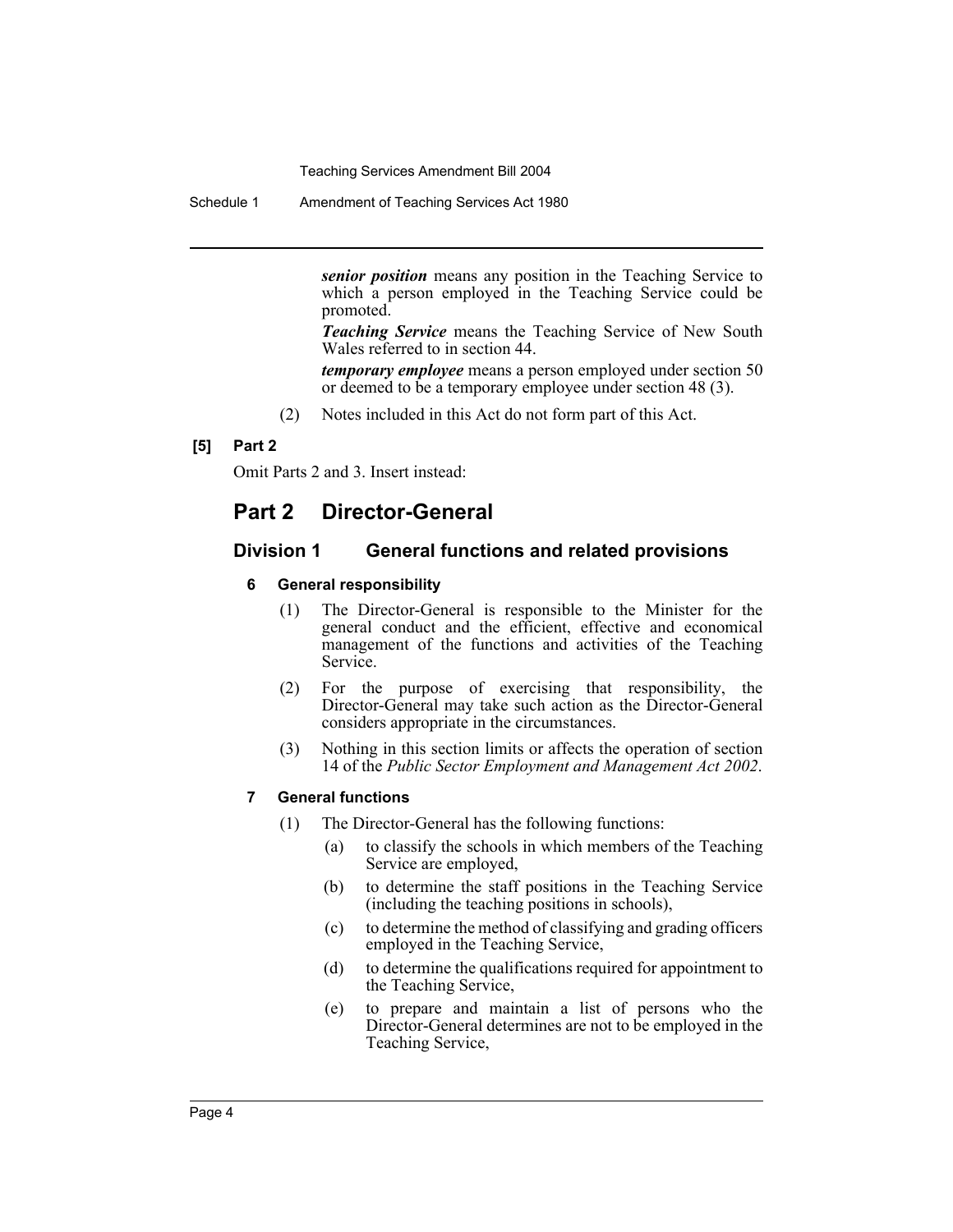- (f) to maintain discipline in the Teaching Service.
- (2) Subsection (1) does not limit the functions that are conferred or imposed on the Director-General by or under this Act.

#### **8 Delegation of functions**

- (1) The Director-General may delegate to an authorised person any of the functions of the Director-General under this Act other than:
	- (a) this power of delegation, or
	- (b) the functions conferred or imposed under:
		- (i) Division 6 of Part 4 (section 89 (1) excepted), or
		- (ii) section 100.
- (2) A delegate may sub-delegate to an authorised person any function delegated by the Director-General if the delegate is authorised to do so by the Director-General.
- (3) In this section:

*authorised person* means:

- (a) an officer or temporary employee, or
- (b) a member of staff of a Department within the meaning of the *Public Sector Employment and Management Act 2002*, or
- (c) a member of staff of the TAFE Commission.

## **9 Acting appointment to Director-General position**

Despite section 13 of the *Public Sector Employment and Management Act 2002*, an officer of the Teaching Service or a member of staff of the TAFE Commission may be appointed under that section to act in the position of Director-General while that position is vacant or if the holder of that position is suspended, sick or absent.

# **Division 2 Employment functions**

## **10 Definition**

In this Division:

*industrial matters* has the same meaning as in the *Industrial Relations Act 1996*, subject to the following modifications:

(a) the references to "employers" and "their employer" are to be construed as references to the Crown,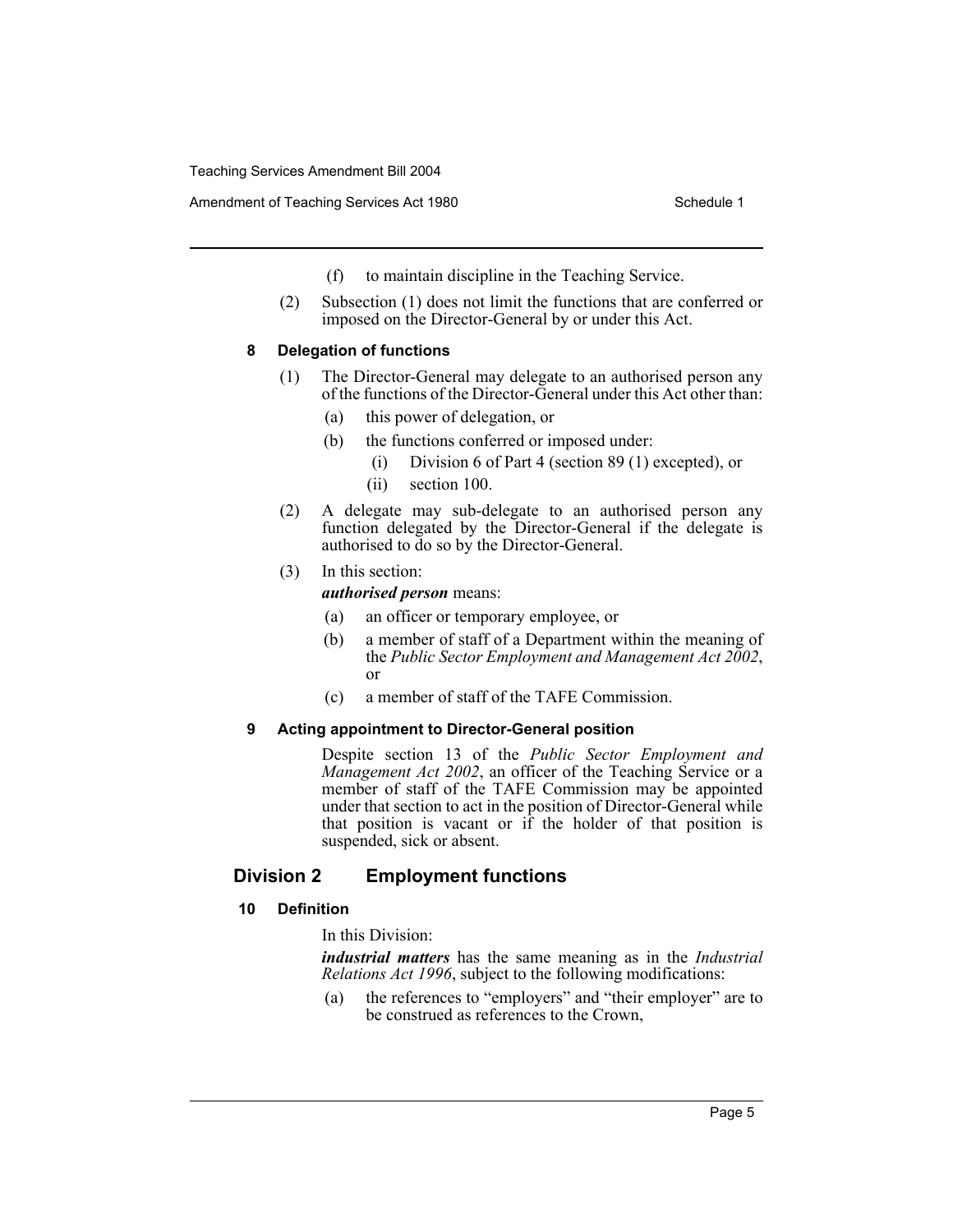Schedule 1 Amendment of Teaching Services Act 1980

- (b) the references to "employees" are to be construed as references to members of the Teaching Service,
- (c) the references to "any industry" and "an industry" are to be construed as references to the Teaching Service.

#### **11 Director-General to act for Crown**

The Director-General, in exercising a function under this Division, acts for the Crown.

#### **12 Role of Director-General in industrial proceedings**

The Director-General is, for the purpose of:

- (a) making any determination under section 13, or
- (b) any proceedings relating to members of the Teaching Service held before a competent tribunal having power to deal with industrial matters,

taken to be the employer of those members.

#### **13 Determination of conditions of employment**

- (1) Except in so far as provision is otherwise made by law, the conditions of employment, including salaries, wages or other remuneration, of members of the Teaching Service are to be determined from time to time by the Director-General.
- (2) This section does not apply in relation to the remuneration of, or allowances payable to, senior executive officers in the Teaching Service.

#### **14 Agreements relating to industrial matters**

- (1) The Director-General may enter into an agreement with any association or organisation representing any group or class of officers or temporary employees as to any industrial matter.
- (2) Any such agreement binds all officers and temporary employees in the class or group affected by the agreement and no such officer or temporary employee, whether a member of the association or organisation with which the agreement was entered into or not, has any right of appeal against the terms of the agreement.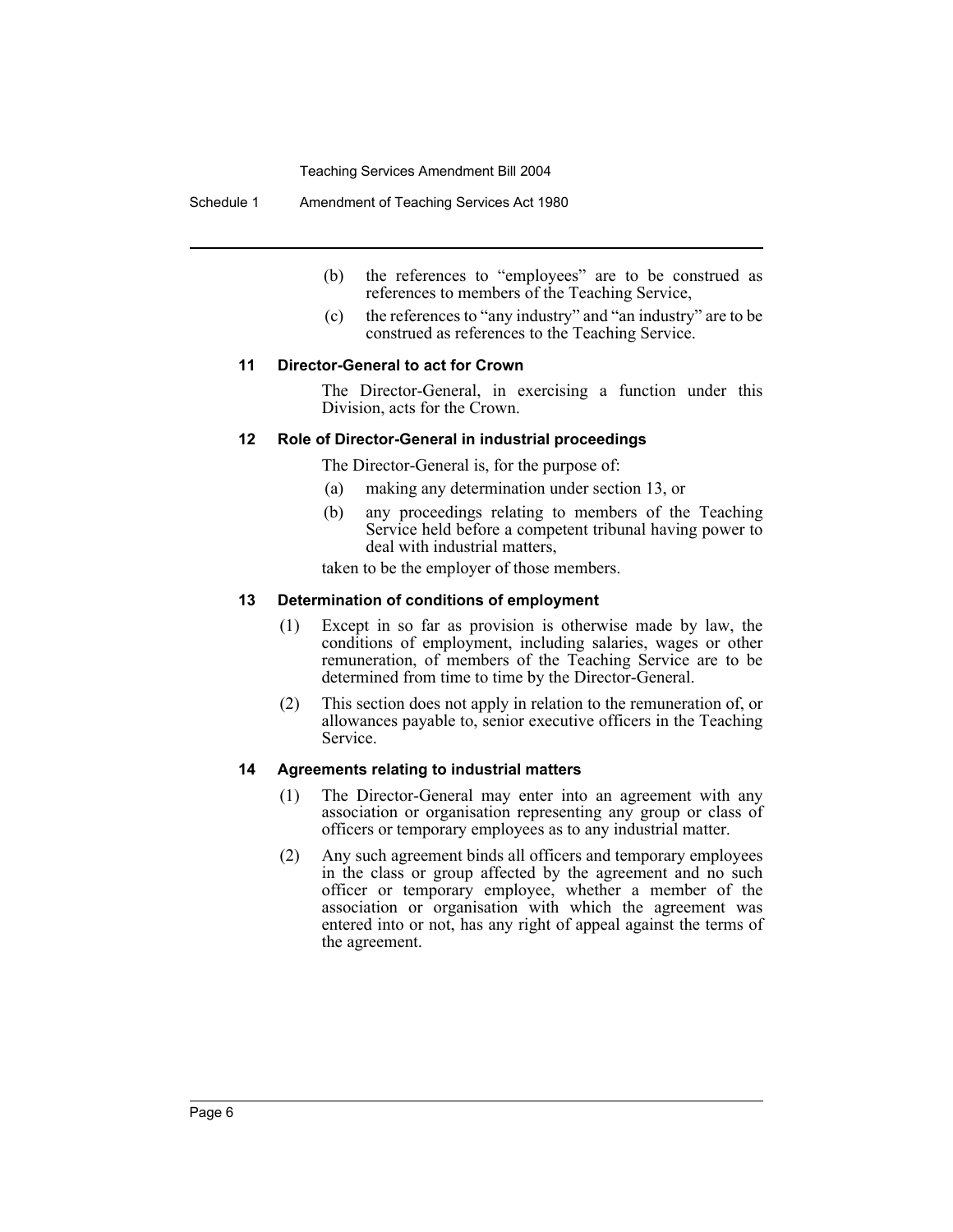#### **15 Determinations and agreements relating to major industrial matters**

The Director-General may not make a determination under section 13 or enter into an agreement under section 14, being a determination or an agreement relating to an industrial matter that the Minister has determined and notified the Director-General to be a major industrial matter, unless the Director-General has notified the Minister of the determination proposed to be made or the agreement proposed to be entered into.

#### **[6] Part 4, heading**

Omit "**Services**". Insert instead "**Service**".

## **[7] Part 4, Division 1 General**

Omit the Division.

# **[8] Part 4, Division 2, heading**

Omit "**Education**".

#### **[9] Section 44**

Omit the section. Insert instead:

## **44 The Teaching Service**

- (1) The Teaching Service of New South Wales consists of the persons who are for the time being employed under this Division.
- (2) Those persons are taken to be employed by the Government of New South Wales in the service of the Crown, except as provided by section 12.
- (3) This Division does not affect any other method (statutory or otherwise) by which a person holds a position, or is otherwise employed, in the Teaching Service.

**Note.** For example, Parts 3.2 (Staff mobility) and 3.3 (Miscellaneous provisions relating to public sector staff) of the *Public Sector Employment and Management Act 2002* apply to the Teaching Service (which is a "public sector service" within the meaning of that Act). In particular, sections 86–88 of that Act provide for external and internal transfers (including secondments and temporary assignments) of public sector staff.

#### **[10] Sections 45 (Transfer of persons from former Teaching Service), 48 (1), (3)–(5) and (7), 49 (1), 51 (1), 95 (1) (a) and 100 (1)**

Omit "Education Teaching Service" wherever occurring.

Insert instead "Teaching Service".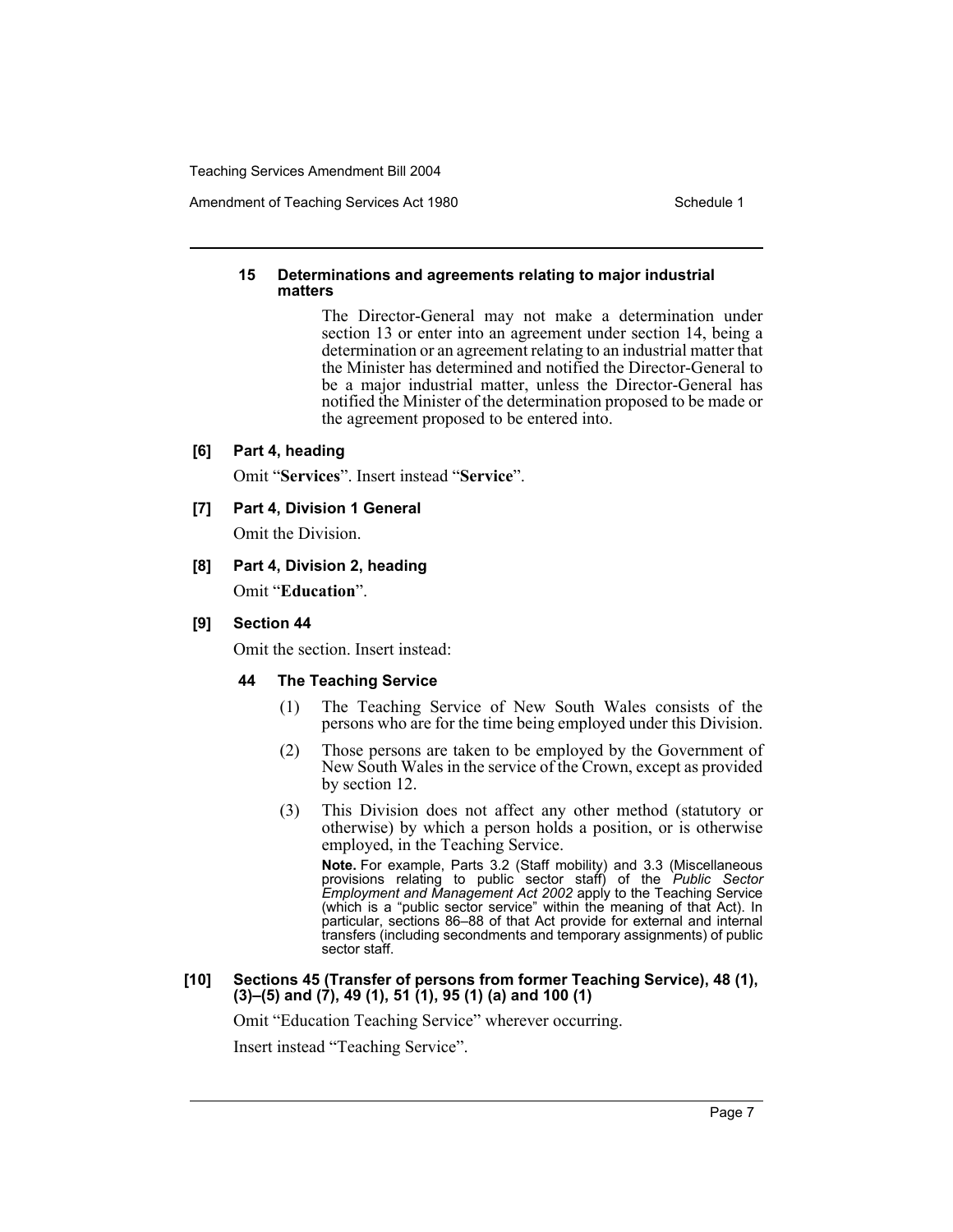Schedule 1 Amendment of Teaching Services Act 1980

# **[11] Section 46 Staff establishment for and appointment to certain positions**

Omit the section.

#### **[12] Section 47 Appointments to positions generally**

Omit section 47 (1). Insert instead:

(1) The Director-General may, subject to section 47A, appoint to positions in the Teaching Service such persons who, in the opinion of the Director-General, have the appropriate qualifications to be employed in the Teaching Service.

## **[13] Section 47 (1A) (a)**

Omit the paragraph. Insert instead:

(a) an appointment to a position in the Teaching Service (other than  $\hat{a}$  senior position) is to be made under subsection (1), and

#### **[14] Sections 47 (1A), 48, 49 (1), 50 (5) (a) and (6), 51 and 100**

Omit "of Education" wherever occurring.

## **[15] Section 47 (2)–(5)**

Omit the subsections.

## **[16] Section 47A**

Insert after section 47:

#### **47A Appointment on merit to senior positions**

#### (1) **Application of section**

This section applies to and in respect of appointments under section 47 to senior positions in the Teaching Service.

#### (2) **Appointments to senior positions**

Appointments to vacant senior positions are to be made by the Director-General. It does not matter whether the person appointed to such a position is or is not already an officer.

#### (3) **Advertising vacancies**

If it is proposed to make an appointment to a vacant senior position, the Director-General must advertise the vacancy in such manner as the Director-General thinks appropriate. Without limiting the manner in which the vacancy is advertised, the advertisement is to be in a form that is accessible to persons who are not employed in the Teaching Service.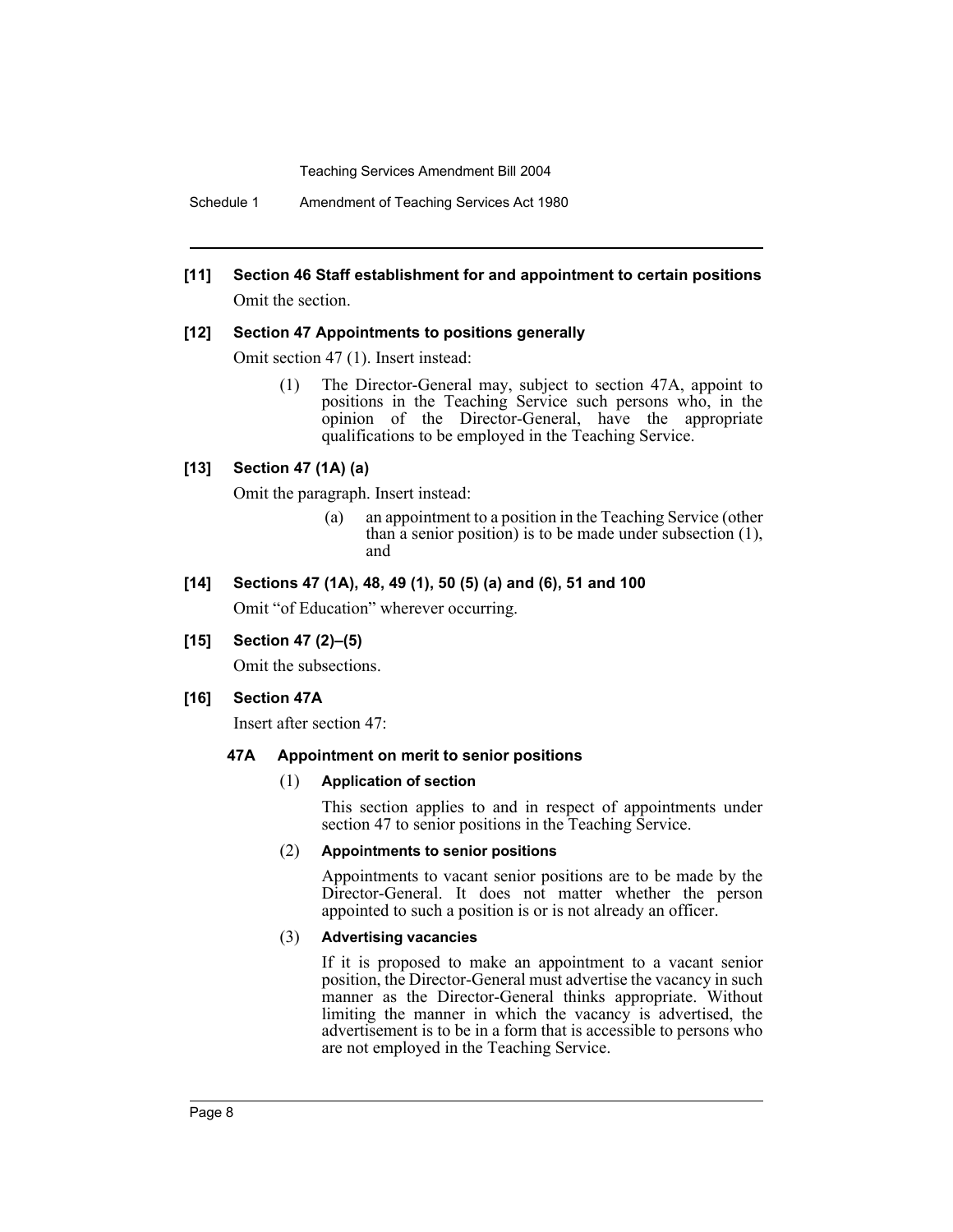#### (4) **Merit appointment**

Appointments to vacant senior positions are to be made by the Director-General on the basis of the merit of the applicants for appointment.

#### (5) **Determining merit of applicants**

For the purpose of determining the merit of persons eligible for appointment to a vacant senior position, the Director-General is to have regard to:

- (a) the nature and duties of the position, and
- (b) the abilities, qualifications, experience, standards of work performance and personal qualities of those persons that are relevant to the performance of those duties.

#### (6) **Selection process**

In deciding to appoint a person to a vacant senior position:

- (a) the Director-General may only select a person who has applied for appointment to the vacant position, and
- (b) the Director-General must, from among the applicants eligible for appointment to the vacant position, select the applicant who has, in the opinion of the Director-General, the greatest merit.

## (7) **Appointment from eligibility list**

Despite subsection (3), the Director-General need not advertise a vacant senior position if the Director-General proposes to make an appointment to the position from an eligibility list created by the Director-General in relation to the position (being of a list of those persons who applied for appointment to the position and who are eligible for appointment but not selected for appointment, as arranged in order of merit as determined in accordance with subsection (5)).

(8) Any such eligibility list is applicable not only to the position in relation to which it was created but also to any other position that the Director-General determines it should be applicable to on the basis that the position is substantially the same as the position in relation to which the list was created.

#### (9) **Industrial relations jurisdiction excluded**

The appointment or failure to appoint a person to a vacant senior position, or any matter, question or dispute relating to such an appointment or failure, is not an industrial matter for the purposes of the *Industrial Relations Act 1996*. This subsection applies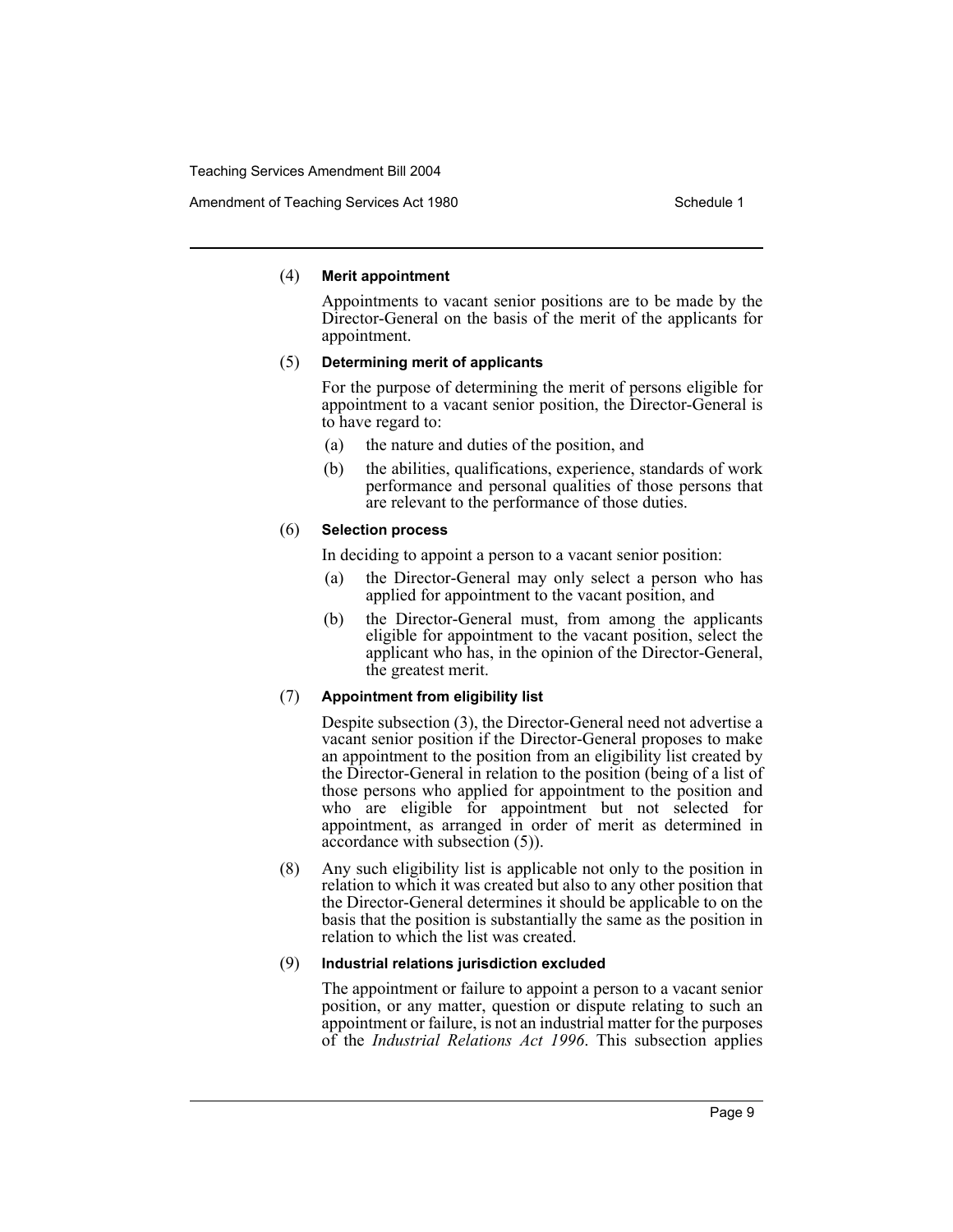Schedule 1 Amendment of Teaching Services Act 1980

whether or not any person has been appointed to the vacant senior position.

#### (10) **Other legal proceedings excluded**

No proceedings, whether for an order in the nature of prohibition, certiorari or mandamus or for a declaration or injunction or for any other relief, lie in respect of the appointment or failure to appoint a person to a senior position, the entitlement or non-entitlement of a person to be so appointed or the validity or invalidity of any such appointment.

(11) Subsection (10) does not affect the operation of section 60.

## **[17] Section 48 Appointments on probation**

Omit "permanent" from section 48 (1).

#### **[18] Section 48 (6)**

Insert "54 or" after "section".

**[19] Sections 49 (1), 72 (a), 73 (1), 75, 76 (1) (a), 78, 79 (1) and (3), 80 (1), 81 (1) and (2), 82, 83, 84 (1), 85 (3), (5) and (6), 86, 87 (1) and (2), 88, 89 (1) and (2), 90 (1), 91, 92, 93 (1) and 97**

Omit "a Teaching" wherever occurring. Insert instead "the Teaching".

#### **[20] Section 50 Temporary employees**

Omit section 50 (1)–(4). Insert instead:

- (1) The Director-General may employ a person who, in the opinion of the Director-General, has the appropriate qualifications to carry out work in the Teaching Service for a particular period.
- (2) A person employed under this section may be employed on a full-time, casual or part-time basis.
- (3) A temporary employee is a member of, but does not hold a position in, the Teaching Service.

## **[21] Section 50 (5)**

Omit "appointed under subsection (1), (2) or (3)".

Insert instead "employed under this section".

## **[22] Section 50 (5) (a)**

Omit "from the date of the appointment".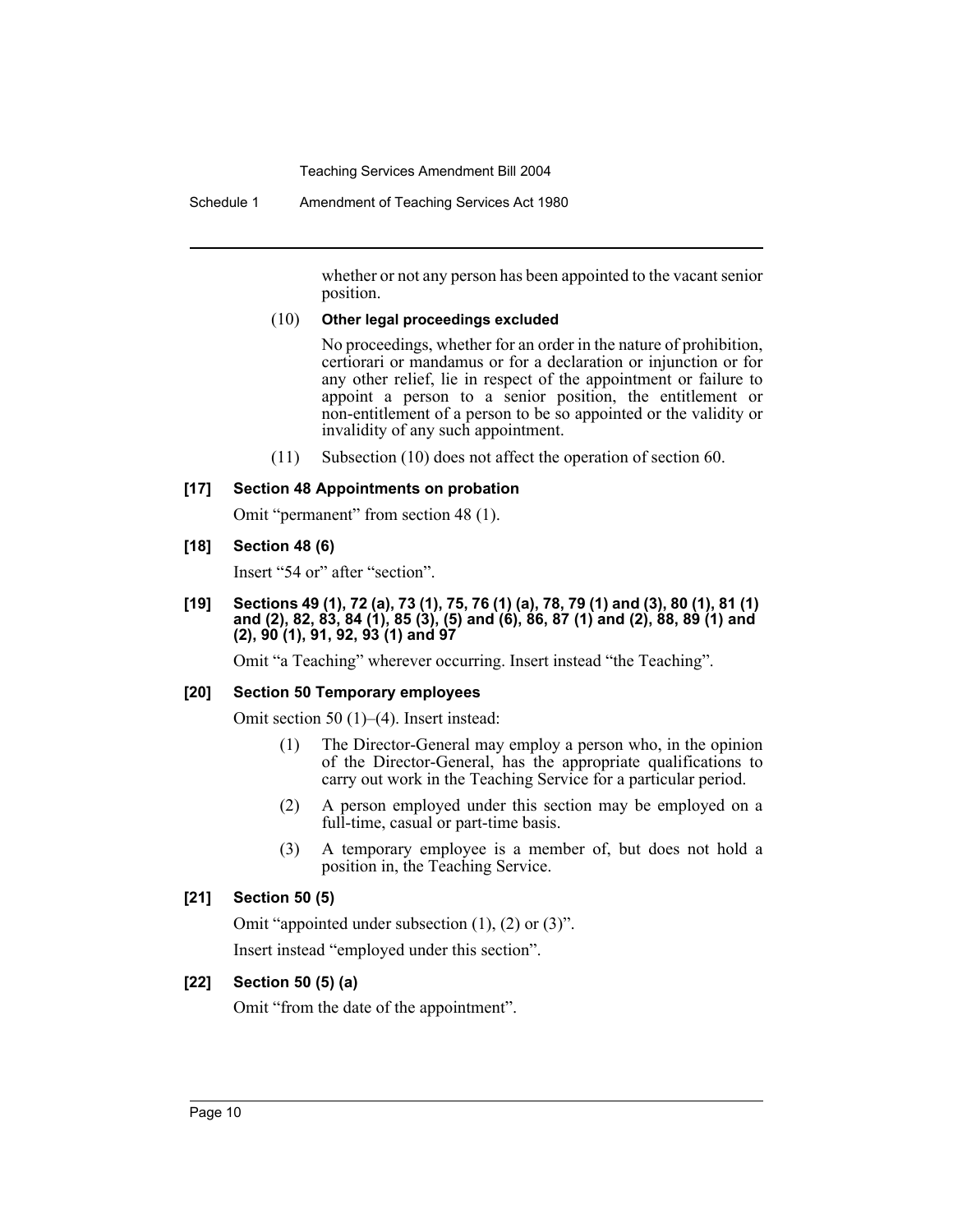Amendment of Teaching Services Act 1980 Schedule 1

# **[23] Section 51 Temporary appointments of officers**

Omit "subsection (2)" from section 51 (1). Insert instead "subsections (2) and (3)".

## **[24] Section 51 (2)**

Omit "with the concurrence of the Secretary".

## **[25] Section 51 (3)**

Omit "of an officer of the Education Teaching Service to carry out the duties of a permanent position".

## **[26] Section 51 (3)**

Omit "that service". Insert instead "the Teaching Service".

## **[27] Part 4, Division 3**

Omit the Division. Insert instead:

## **Division 3 Performance management for school principals**

## **52 Performance reviews for school principals**

- (1) A school principal's performance must be reviewed, at least annually, by the Director-General.
- (2) The Director-General may review the performance of a school principal on such other occasions as the Director-General considers appropriate.
- (3) The review of a school principal's performance is to have regard to the performance criteria determined by the Director-General and such other matters as the Director-General considers relevant.

## **53 Performance improvement programs**

- (1) If, following completion of the review of a school principal's performance, the Director-General is of the opinion that the principal is not performing his or her duties in a satisfactory manner, the Director-General may implement a performance improvement program for the principal.
- (2) The school principal must participate in any such performance improvement program in the manner required by the program.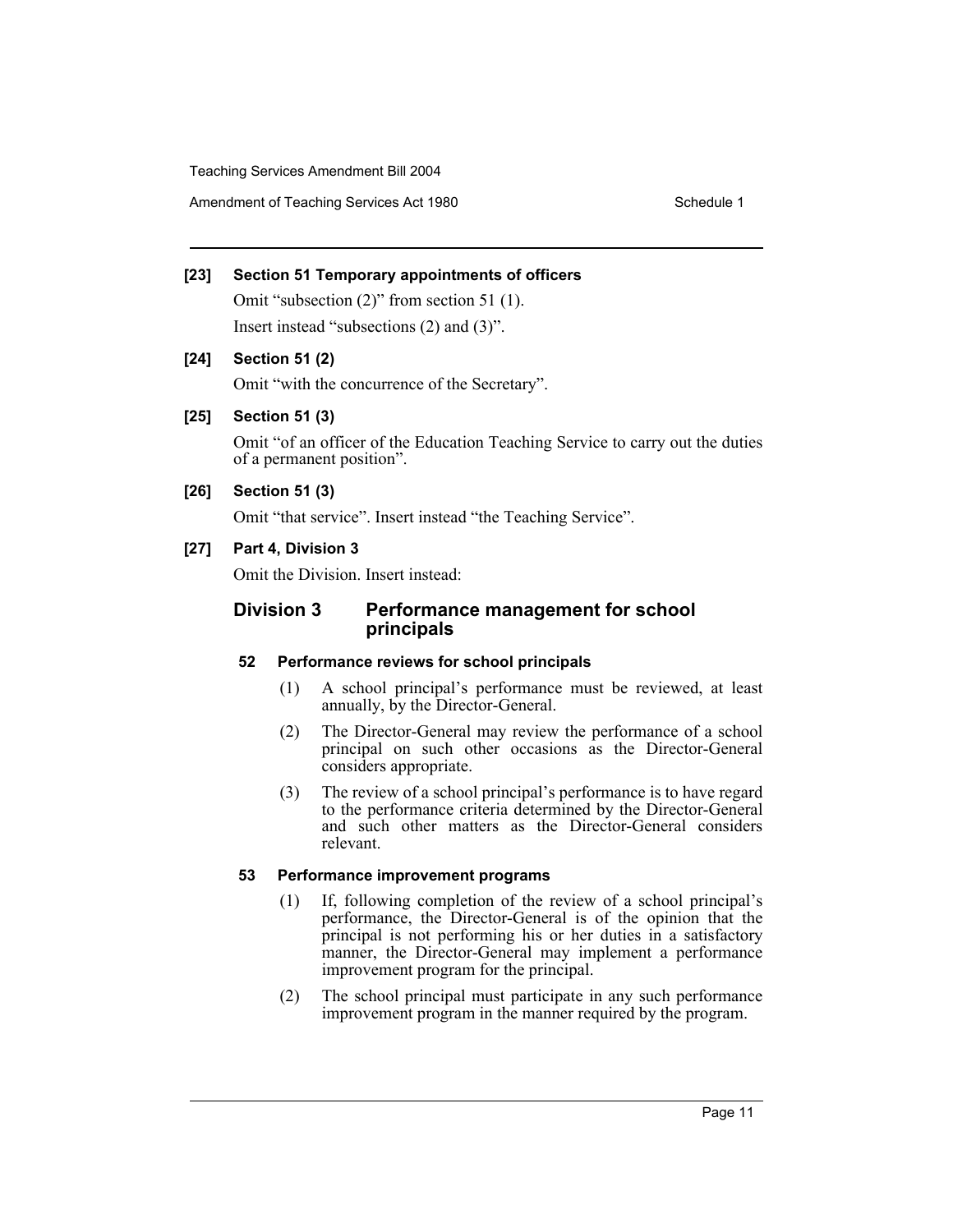Schedule 1 Amendment of Teaching Services Act 1980

(3) A performance improvement program is to be on such terms, and is to be implemented for such period, as the Director-General considers appropriate.

#### **54 Dealing with unsatisfactory performance**

- (1) If the Director-General is of the opinion that a school principal's performance is still unsatisfactory following the completion of a performance improvement program for the principal or following the principal's failure to participate in, or to satisfactorily complete, such a program, the Director-General may:
	- (a) dismiss the school principal from the Teaching Service, or
	- (b) demote the school principal to a lower position in the Teaching Service.
- (2) Before taking any such action with respect to a school principal, the Director-General must:
	- (a) notify the principal in writing of the proposed action and the reasons for taking that action, and
	- (b) give the principal at least 21 days in which to make written submissions to the Director-General in relation to the proposed action, and
	- (c) take into consideration any written submissions received from the principal during that period.
- (3) The Director-General's decision to take action under subsection (1) with respect to a school principal may, subject to subsection (2), be carried into effect at any time.
- (4) An appointment to a position in the Teaching Service that is required as the result of taking action under subsection (1) (b) is to be made by the Director-General.
- (5) The Director-General may take action under this section with respect to a school principal even though any of the steps for dealing with a breach of discipline under Division 6 have been taken with respect to the principal, but may do so only if no finding has been made in relation to the alleged breach of discipline.
- (6) This section does not limit or otherwise affect any power under this or any other Act to dismiss or demote a school principal or to suspend a school principal from duty.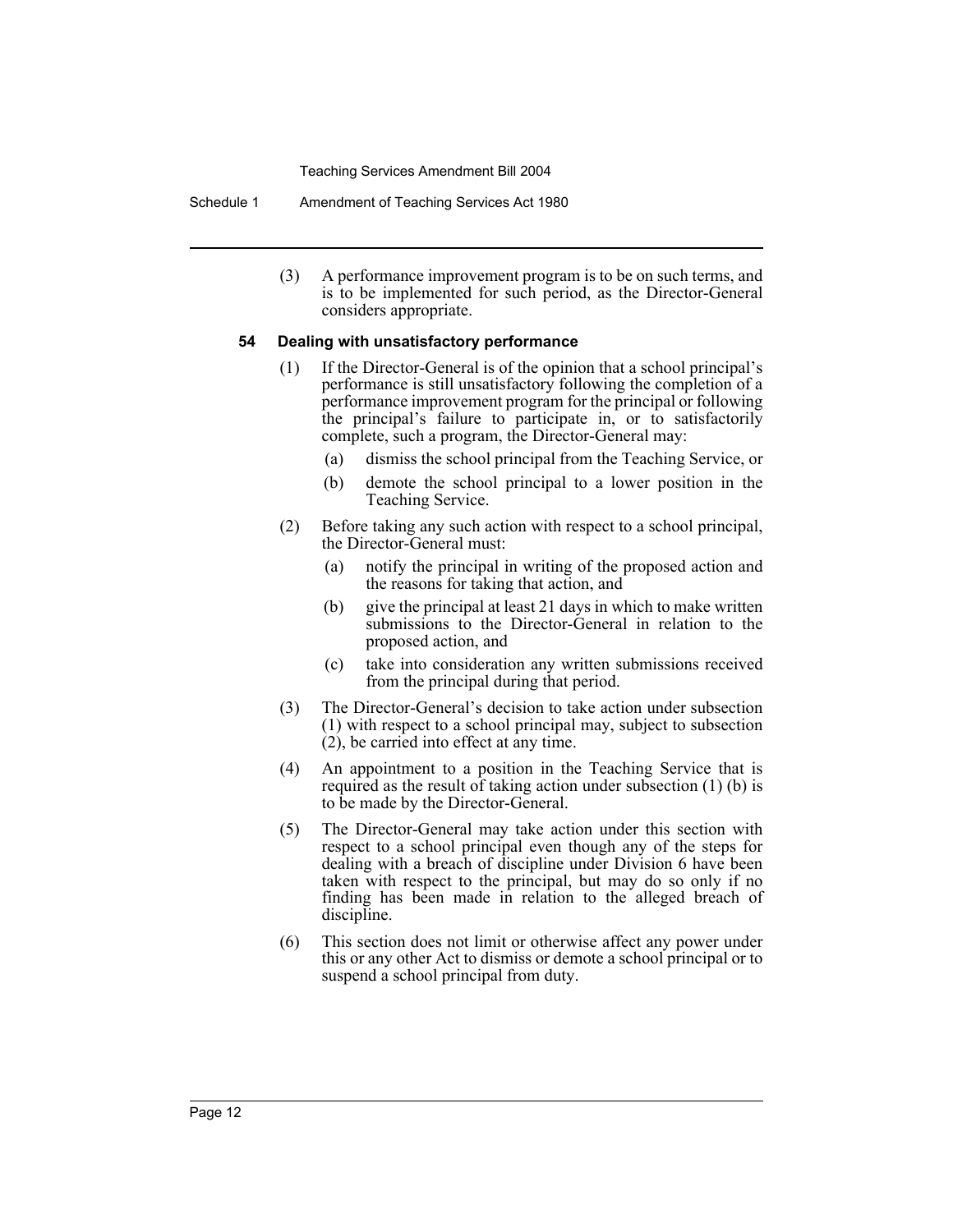Amendment of Teaching Services Act 1980 Schedule 1

#### **[28] Part 4, Division 4, heading**

Omit "**Service in the Teaching Services**". Insert instead "**Miscellaneous provisions relating to the Teaching Service**".

# **[29] Part 4, Division 4, Subdivision 1, heading**

Omit the heading.

## **[30] Sections 59–59G**

Omit the sections.

## **[31] Section 60**

Omit the section. Insert instead:

#### **60 Promotion appeals**

- (1) An officer (*the appellant*) may appeal to the Director-General against the decision to appoint another officer to a vacant senior position for which the appellant has unsuccessfully applied.
- (2) Any such appeal must be made no later than 10 days after the day on which the appellant is notified (orally or in writing) of the decision concerned.
- (3) An appeal may only be made on the ground that the whole or any part of the selection process for the position was irregular or improper.
- (4) After considering the appeal and such other information as the Director-General considers appropriate, the Director-General may:
	- (a) allow or disallow the appeal, and
	- (b) make such determination with respect to the appeal as the Director-General thinks fit.
- (5) The decision of the Director-General under subsection (4) is final.

## **[32] Section 61 Promotions committees**

Omit the section.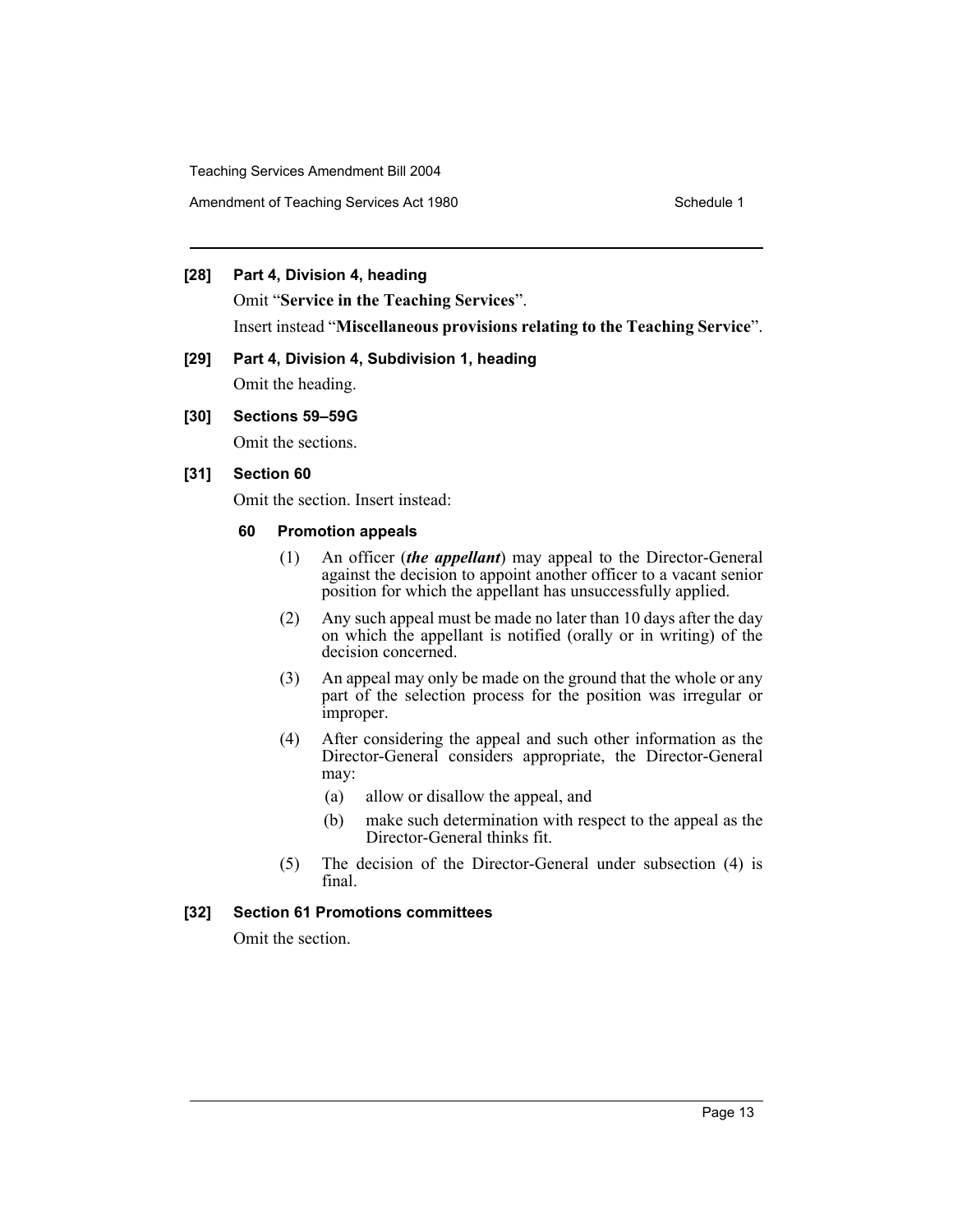Schedule 1 Amendment of Teaching Services Act 1980

#### **[33] Section 62 No appeal to GREAT**

Omit "A decision or determination, under this Subdivision, of the Director-General of Education" from section 62 (1).

Insert instead "The decision of the Director-General to appoint a person to a vacant senior position".

#### **[34] Section 62 (2)**

Omit the subsection.

**[35] Part 4, Division 4, Subdivision 2 Filling vacancies in the Technical and Further Education Teaching Service**

Omit the Subdivision.

- **[36] Part 4, Division 4, Subdivision 3, heading** Omit the heading.
- **[37] Sections 71 and 71A**

Omit the sections.

**[38] Sections 72–76, 78 (b), 79 (3), 81 (1) (c), (2) (c) and (4A), 84 (1), 85 (1) and (6), 86, 87 (1) and (2), 88, 89 (1) and (3), 90, 92 (1) and 93 (3) (a)**

Omit "appropriate Director-General" wherever occurring. Insert instead "Director-General".

## **[39] Section 73 Excessive salaries**

Omit "Secretary" from section 73 (1) (b) (i). Insert instead "Director-General".

## **[40] Section 73 (1) (b) (ii)**

Omit "of which the officer is a member".

**[41] Section 76 Retirement or transfer of officers through invalidity or incapacity**

Insert "or" after "Service," in section 76 (1) (e) (i).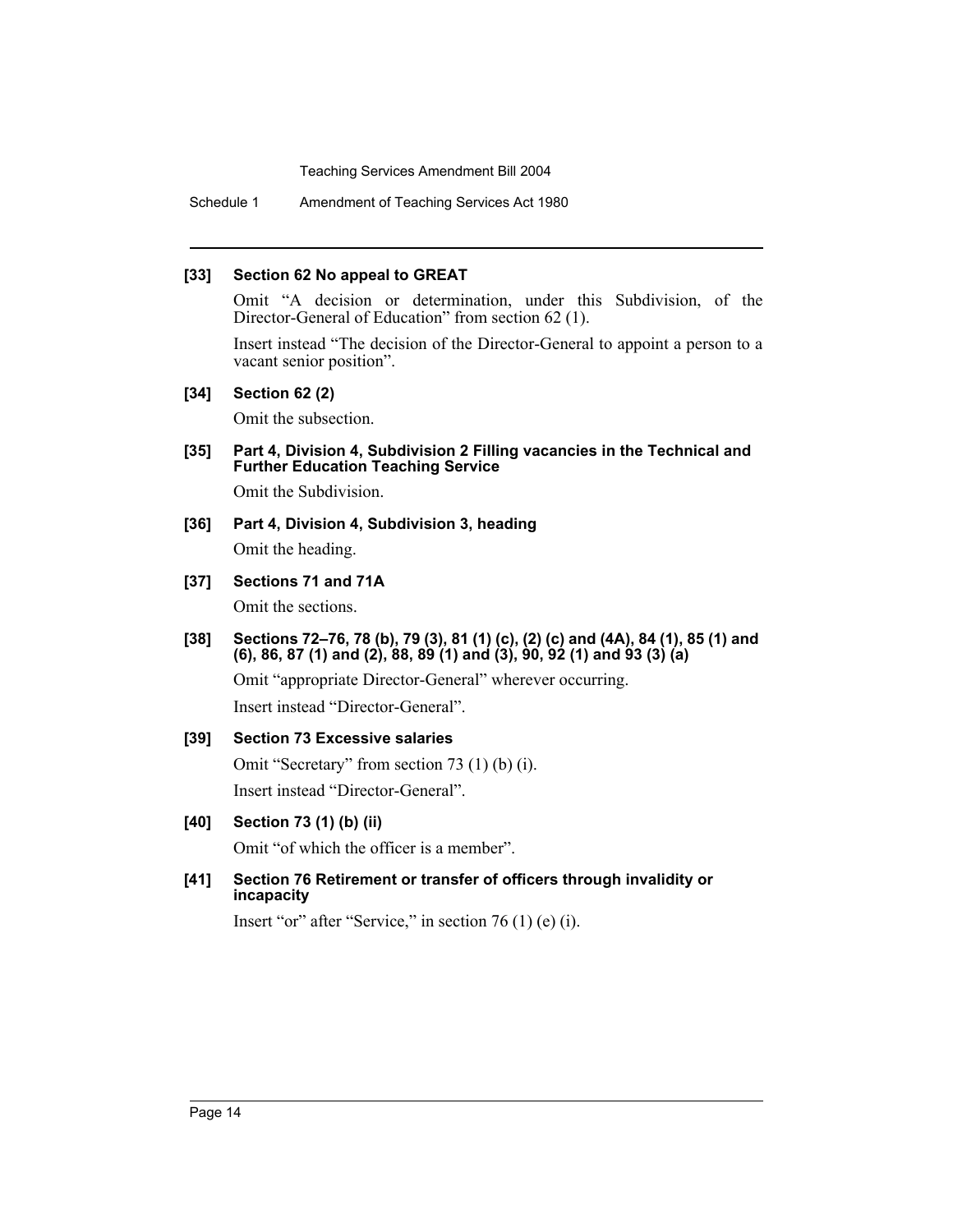Amendment of Teaching Services Act 1980 Schedule 1

## **[42] Section 76 (1) (e) (ii)**

Omit the subparagraph. Insert instead:

(ii) if the appropriate Department Head (within the meaning of the *Public Sector Employment and Management Act 2002*) so approves, to some position in the Public Service,

## **[43] Section 76 (1) (e) (iii)**

Omit the subparagraph.

## **[44] Sections 78 (b) and 90 (1)**

Omit "that Director-General" wherever occurring.

Insert instead "the Director-General".

## **[45] Sections 81 (6) and 85 (3)–(5)**

Omit "a Director-General" wherever occurring.

Insert instead "the Director-General".

## **[46] Section 83 Breaches of discipline**

Insert at the end of the section:

(2) Subsection (1) does not apply in relation to a school principal to the extent that the principal is inefficient or incompetent in the discharge of his or her duties.

**Note.** A school principal's unsatisfactory performance may be dealt with under Division 3 of this Part.

## **[47] Sections 84 (2) and 87 (4)**

Omit "or 101" wherever occurring.

## **[48] Section 85 Punishment for breaches of discipline**

Omit "of which he or she is a member" from section  $85(1)(a)(v)$  and  $(b)$ wherever occurring.

## **[49] Section 85 (2)**

Omit "to whom the recommendation is made".

## **[50] Sections 85 (6) and 93**

Omit "appropriate Department" wherever occurring. Insert instead "Department".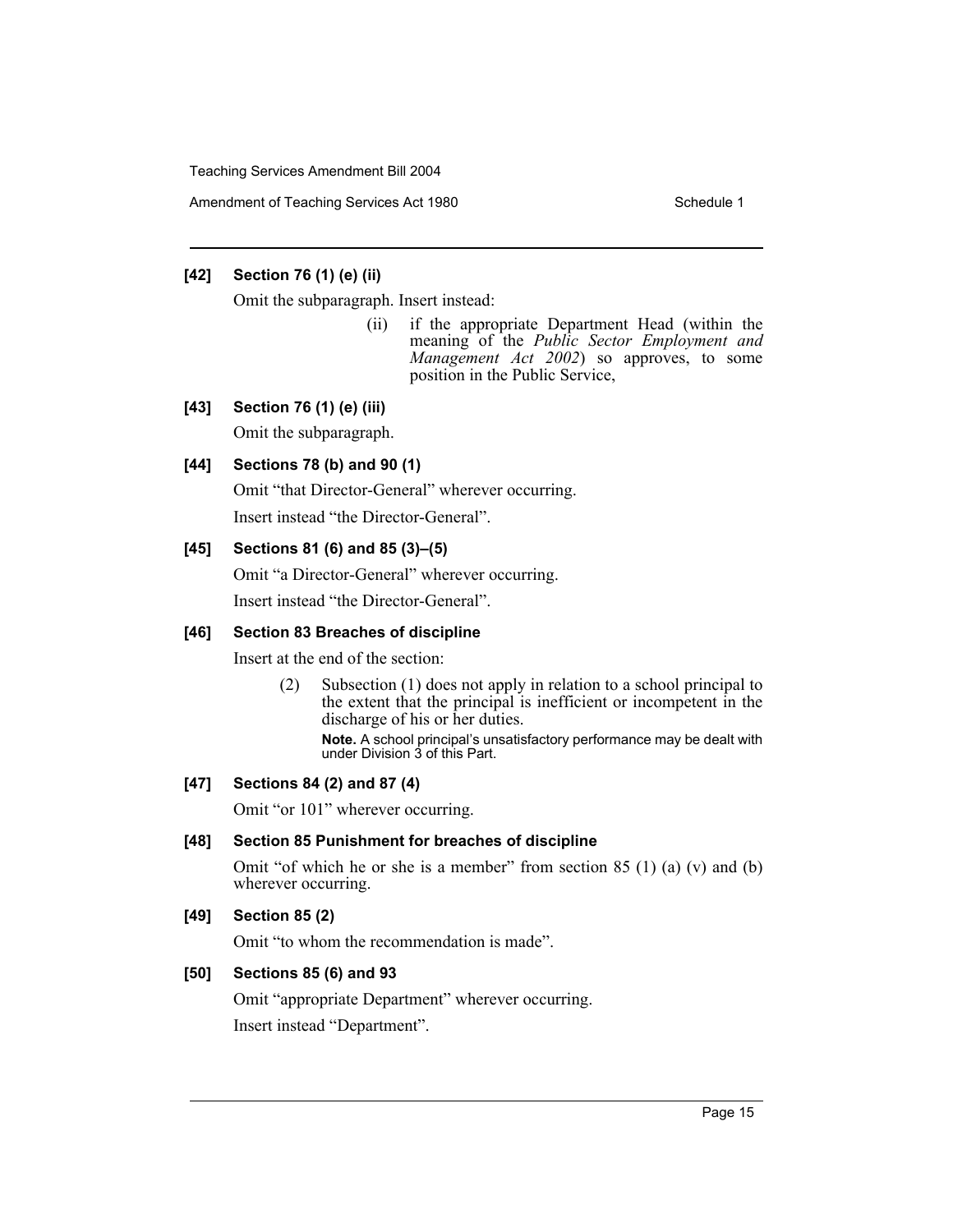Schedule 1 Amendment of Teaching Services Act 1980

#### **[51] Section 89 Officers and temporary employees prohibited from engaging in employment except under this Act**

Omit "of the Education Teaching Service employed on a casual basis or a temporary employee of the Technical and Further Education Teaching Service employed on a part-time basis" from section 89 (1).

Insert instead "employed on a casual basis".

#### **[52] Section 91 Recovery of salary etc**

Omit "section 25". Insert instead "section 13".

#### **[53] Section 92 Deduction from salary or wages for use of building or provision of services**

Omit "Public Employment Industrial Relations Authority" from section 92 (1).

Insert instead "Public Employment Office".

#### **[54] Section 94 Saving as to Minister's authority**

Omit "Services". Insert instead "Service".

## **[55] Section 95 Appointments etc to be notified in Education Gazette**

Omit section 95 (1) (b).

## **[56] Section 96**

Omit the section. Insert instead:

#### **96 Evidence as to Education Gazette**

A document purporting to be an issue of the Education Gazette is admissible in evidence in any proceedings, including proceedings before the Government and Related Employees Appeal Tribunal, and is, until the contrary is proved, taken to be a copy of an issue of the Education Gazette.

# **[57] Section 98 Certain Acts apply to officers and temporary employees**

Omit the section.

# **[58] Section 99 Making of regulations by Governor** Omit "Part 2 or" wherever occurring.

# **[59] Section 100 Making of regulations by Director-General** Omit "or promotion to" from section 100 (1) (a).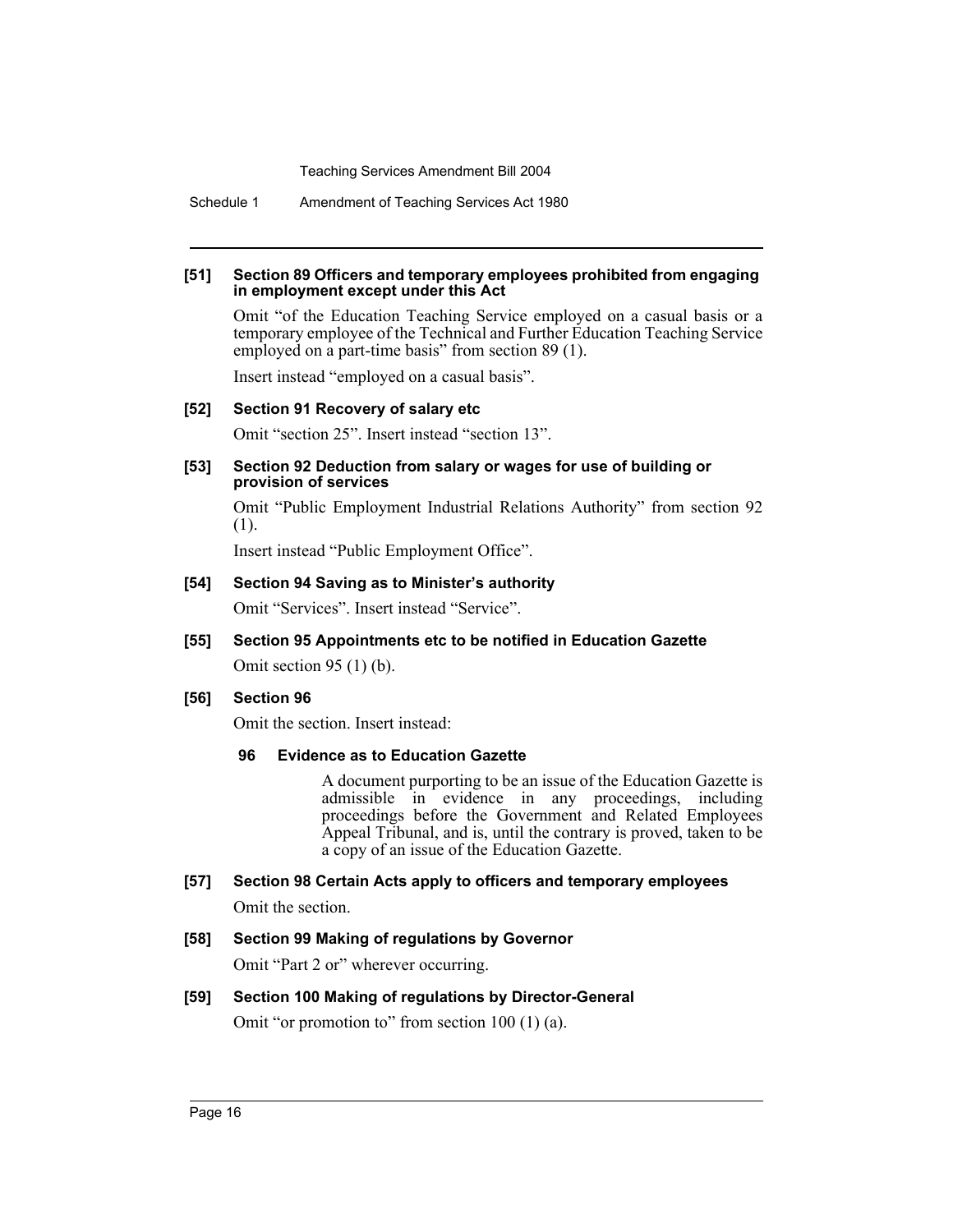Amendment of Teaching Services Act 1980 Schedule 1

- **[60] Section 100 (1) (b)** Omit "transfer,".
- **[61] Section 100 (1) (d)** Omit the paragraph.
- **[62] Section 100 (1) (i)** Omit "public".
- **[63] Section 100 (1) (j)** Omit "Part 2 and" wherever occurring.
- **[64] Section 101 Making of regulations by the Director-General of Technical and Further Education**

Omit the section.

**[65] Section 102 Application etc of regulations** Omit the section.

## **[66] Schedule 3 Savings and transitional provisions**

Insert at the end of clause 2 (1):

*Teaching Services Amendment Act 2004*

## **[67] Schedule 3, Part 3**

Insert after Part 2:

# **Part 3 Provisions consequent on enactment of Teaching Services Amendment Act 2004**

## **11 Definition**

In this Part:

*amending Act* means the *Teaching Services Amendment Act 2004*.

## **12 References to Education Teaching Service**

On and from the substitution of section 44 by the amending Act, a reference in any Act, or in any instrument made under any Act, or in any other instrument, or in any contract or agreement, to the Education Teaching Service (however expressed) is be construed as a reference to the Teaching Service.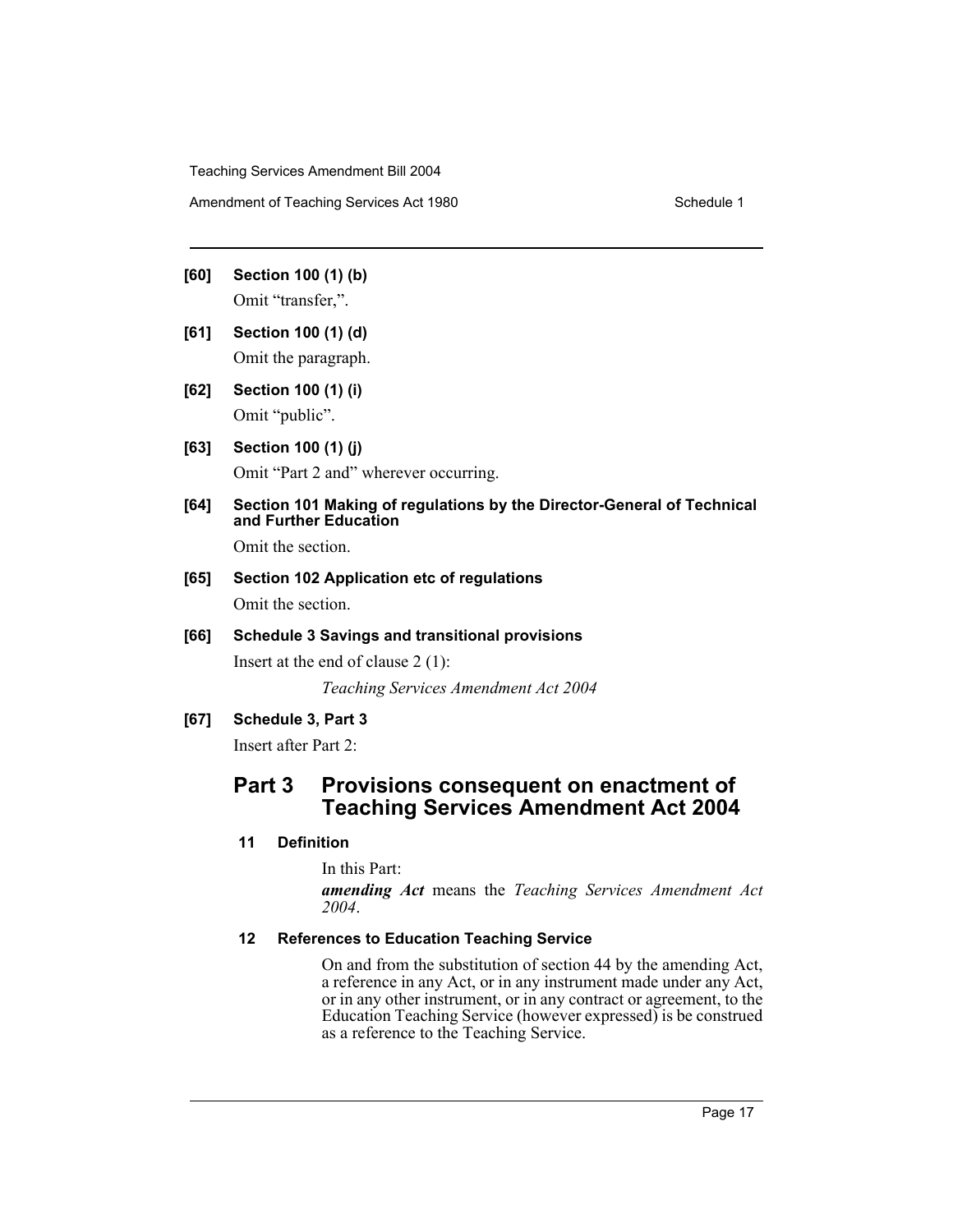Schedule 1 Amendment of Teaching Services Act 1980

#### **13 Continuation of existing determinations and agreements**

- (1) Any determination of conditions of employment under section 25 made by the Director-General and in force immediately before the repeal of that section by the amending Act is taken to be, after that repeal, a determination made under section 13 as inserted by the amending Act.
- (2) Any agreement between the Director-General and an association or organisation made under section 26 and in force immediately before the repeal of that section by the amending Act is taken to be, after that repeal, an agreement made under section 14 as inserted by the amending Act.

#### **14 Performance management for school principals**

Division 3 of Part 4 (as substituted by the amending Act) extends to a school principal holding office before the commencement of the substitution of that Division, but only in relation to the school principal's performance after that commencement.

#### **15 General savings**

Anything done by the Director-General that, immediately before the substitution of Part 2 by the amending Act, had effect under (or was done for the purposes of) this Act continues to have effect under (or is taken to have been done for the purposes of) this Act as amended by the amending Act.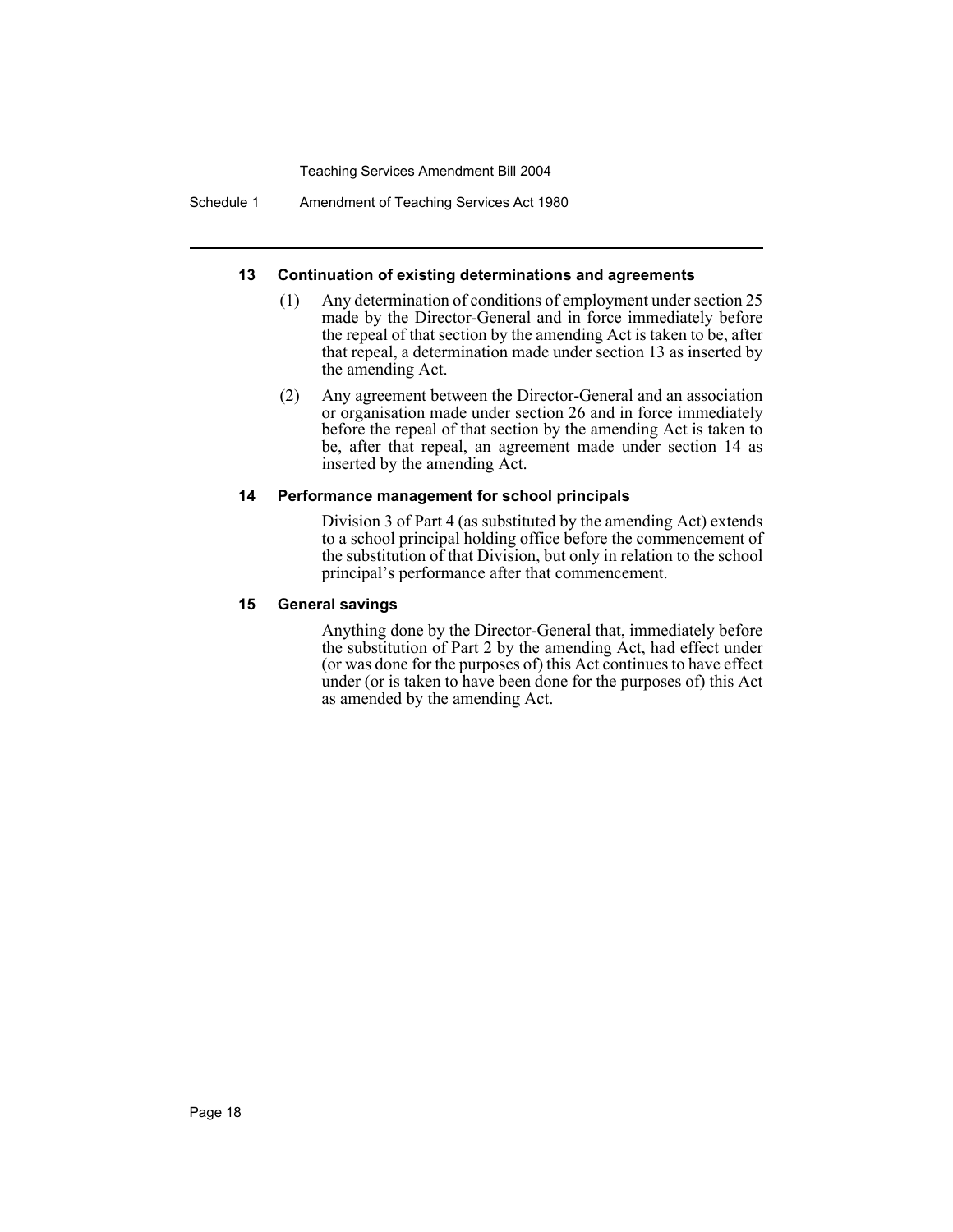Amendment of other legislation Schedule 2 and Schedule 2 and Schedule 2 and Schedule 2 and Schedule 2 and Schedule 2

# **Schedule 2 Amendment of other legislation**

(Section 4)

# **2.1 Anti-Discrimination Act 1977 No 48**

## **[1] Section 4B References to certain employers**

Omit section 4B (1) (c). Insert instead:

- (c) in relation to employment in the Teaching Service, is a reference to the Director-General of the Department of Education and Training.
- **[2] Sections 4B (2), 49ZU (3) (paragraph (a) of the definition of "employed in the public sector") and 122B (1) (a1)**

Omit "Education Teaching Service" wherever occurring.

Insert instead "Teaching Service".

## **[3] Section 4B (2)**

Omit "School Education". Insert instead "Education and Training".

# **2.2 Education Act 1990 No 8**

# **Section 104 Staff of the Board**

Omit "a teaching service" from section 104 (2). Insert instead "the Teaching Service".

# **2.3 Education Teaching Service Regulation 2001**

# **[1] Clause 1 Name of Regulation**

Omit "*Education*".

# **[2] Clause 3 Definitions**

Omit "Education" from the definition of *member of staff* in clause 3 (1).

**[3] Clauses 3 (1) (paragraph (c) of the definition of "statutory conditions of service") and 5 (2) (c)**

Omit "section 25" wherever occurring. Insert instead "section 13".

# **[4] Clause 3 (1), definition of "the Act"**

Omit "*Services*". Insert instead "*Service*".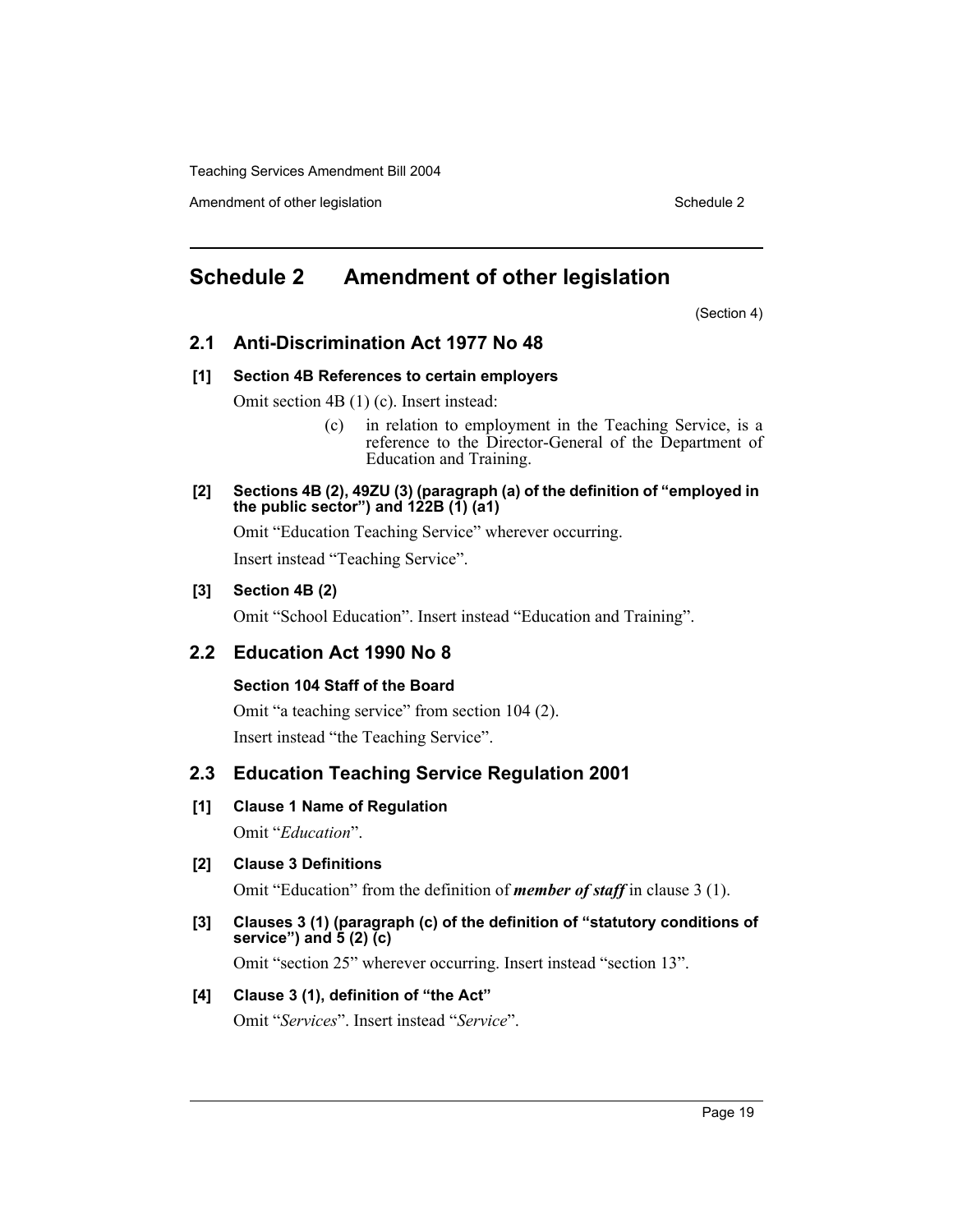Schedule 2 Amendment of other legislation

## **[5] Clause 13 "Prescribed officers" for purposes of Division 6 of Part 4 of the Act**

Omit "in its application to the Education Teaching Service" wherever occurring.

# **2.4 Energy Administration Act 1987 No 103**

#### **Schedule 1 Superannuation and other rights of employees of the Corporation**

Omit "a Teaching" from clauses 3 (1) (a) and 4 (1) (b) (i) wherever occurring. Insert instead "the Teaching".

# **2.5 Freedom of Information Act 1989 No 5**

# **[1] Section 6 Definitions**

Omit paragraph (e) of the definition of *responsible Minister* in section 6 (1). Insert instead:

> (e) in relation to the Teaching Service—the Minister administering the *Teaching Service Act 1980*, or

# **[2] Section 6 (1), definition of "Teaching Service"**

Omit the definition.

# **[3] Section 7 Public authorities**

Omit section 7 (1) (e). Insert instead:

(e) the Teaching Service, or

# **2.6 Government and Related Employees Appeal Tribunal Act 1980 No 39**

# **[1] Section 4 Definitions**

Omit paragraph (b) of the definition of *employee* in section 4 (1). Insert instead:

> (b) a person who is an officer, or a temporary employee, within the meaning of the *Teaching Service Act 1980*,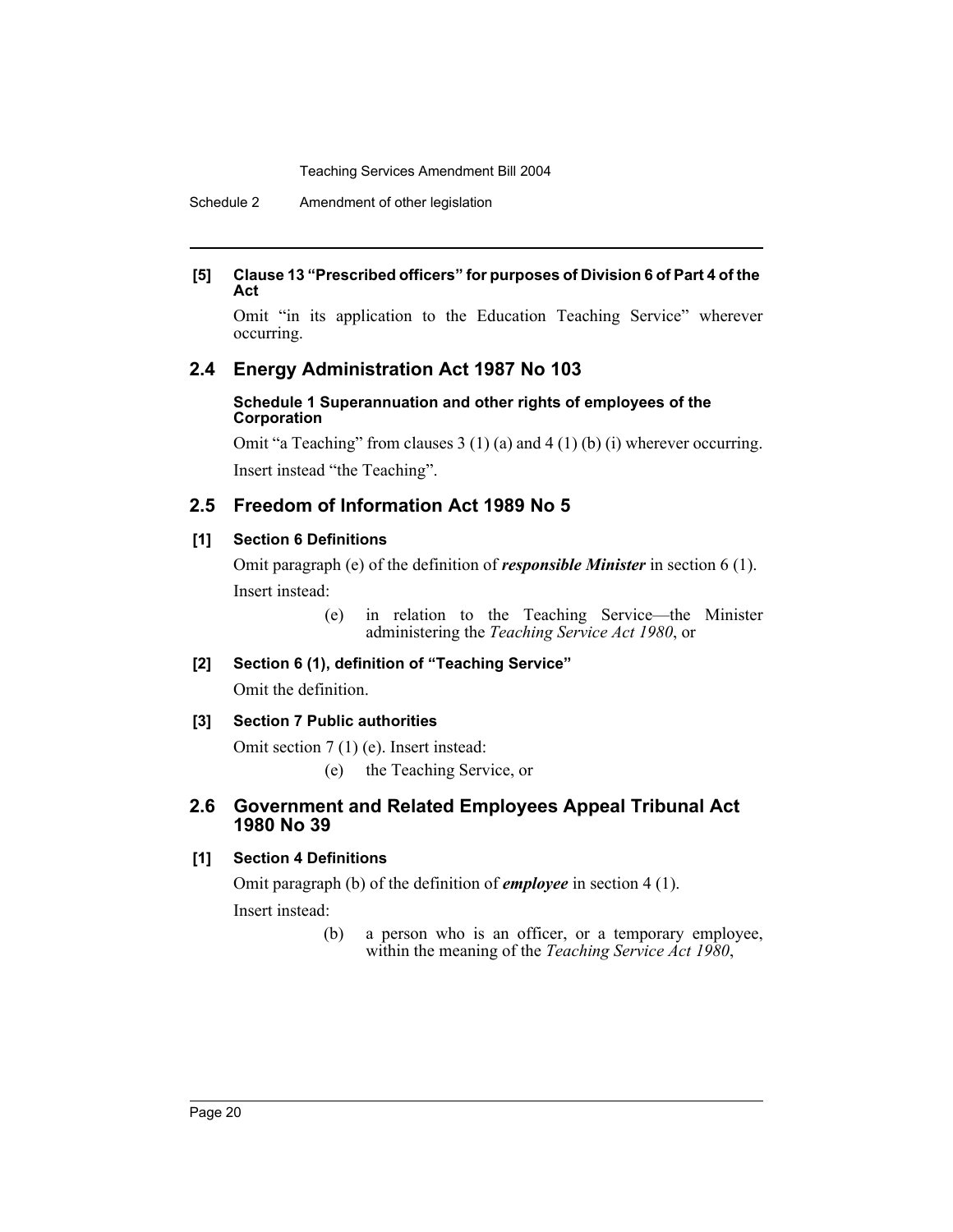Amendment of other legislation Schedule 2 and Schedule 2 and Schedule 2 and Schedule 2 and Schedule 2 and Schedule 2

#### **[2] Section 4 (1), definition of "employer"**

Omit paragraph (b). Insert instead:

- (b) in relation to an employee of the class referred to in paragraph (b) of that definition:
	- (i) for the purposes of those provisions of this Act relating to the membership and constitution of the Tribunal—the Director-General of the Department of Education and Training, and
	- (ii) for the purposes of those provisions of this Act relating to the making of appeals and the hearing of appeals—the person against whose decision the appeal is made (being, as the case may require, the Director-General of the Department of Education and Training or a prescribed officer within the meaning of section 82 of the *Teaching Service Act 1980*),

## **[3] Section 21 Excluded circumstances**

Omit section 21 (1) (j) (ii). Insert instead:

- (ii) a temporary employee within the meaning of the *Teaching Service Act 1980*, or
- **[4] Schedule 2 Provisions relating to the nomination of employers' representatives and employees' representatives**

Omit clause 4 (b). Insert instead:

(b) a member of the Teaching Service, or

# **2.7 Guardianship Act 1987 No 257**

#### **Schedule 1 Provisions relating to the Tribunal**

Omit "a Teaching" from clauses 5 (1) (a) and 6 (1) (b) (i) wherever occurring. Insert instead "the Teaching".

# **2.8 Health Records and Information Privacy Act 2002 No 71**

#### **Section 4 Definitions**

Omit "Education" from the definitions of *public sector agency* and *public sector official* wherever occurring in section 4 (1).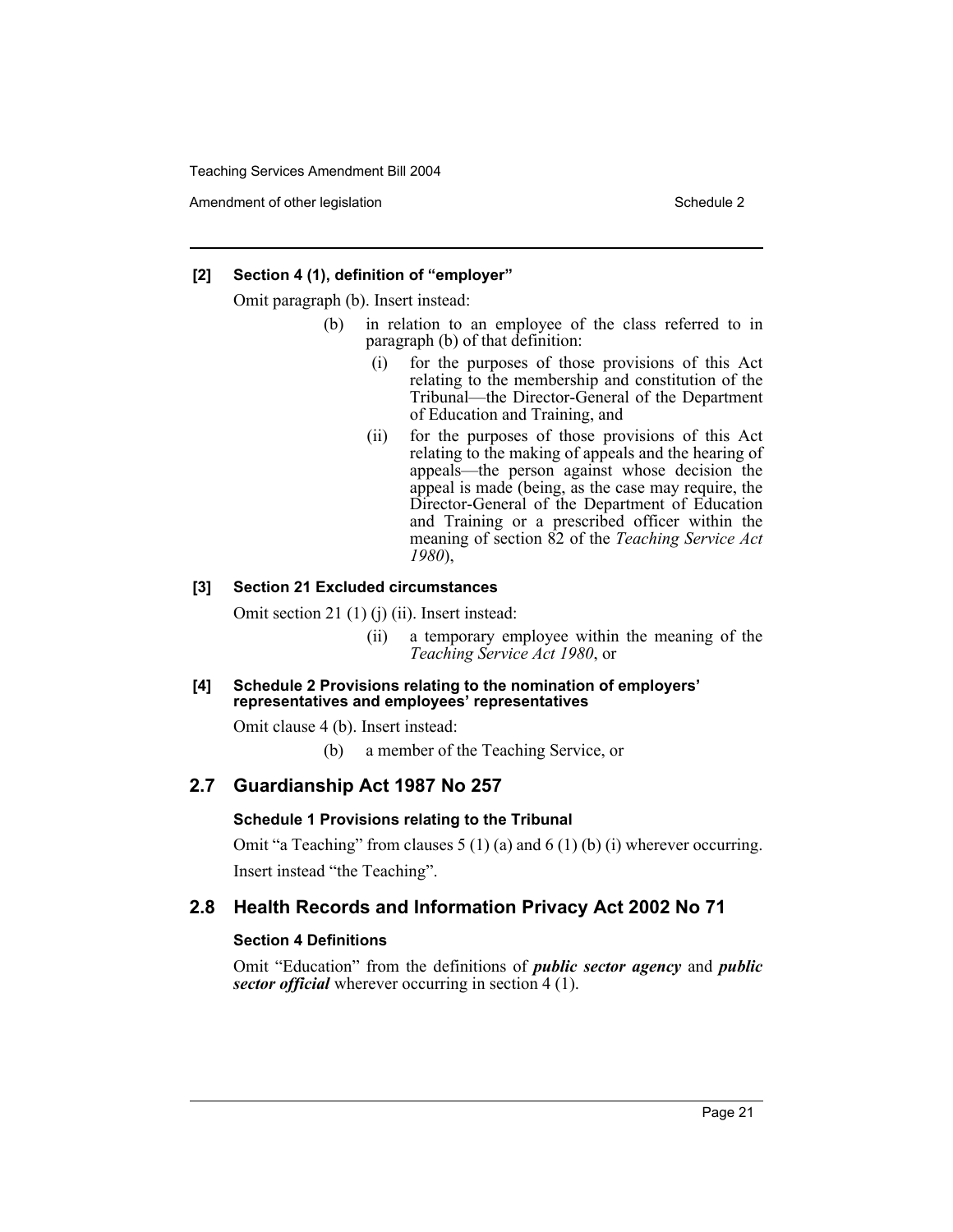Schedule 2 Amendment of other legislation

# **2.9 Independent Commission Against Corruption Act 1988 No 35**

## **[1] Section 3 Definitions**

Omit paragraph (a) of the definition of *public authority* in section 3 (1). Insert instead:

(a) a Government Department or the Teaching Service,

**[2] Section 3 (1) (paragraph (g) of the definition of "public official") and clauses 2 (1) (a) and 3 (b) (i) of Schedule 3**

Omit "a Teaching" wherever occurring. Insert instead "the Teaching".

# **2.10 Industrial Relations Act 1996 No 17**

## **[1] Dictionary**

Omit "Education" from the definition of *public sector employee*.

**[2] Dictionary, definition of "public sector industrial agreement"** Omit "section 26 of the *Teaching Services Act 1980*".

Insert instead "section 14 of the *Teaching Service Act 1980*".

# **2.11 Interpretation Act 1987 No 15**

# **Section 21 Meaning of commonly used words and expressions**

Insert in alphabetical order in section 21 (1):

*Teaching Service* means the Teaching Service of New South Wales referred to in the *Teaching Service Act 1980*.

# **2.12 Judicial Officers Act 1986 No 100**

## **Schedule 5 Provisions relating to the rights of certain staff of the Commission**

Omit "a Teaching" from clauses 2 (1) (a) and 3 (b) (i) wherever occurring. Insert instead "the Teaching".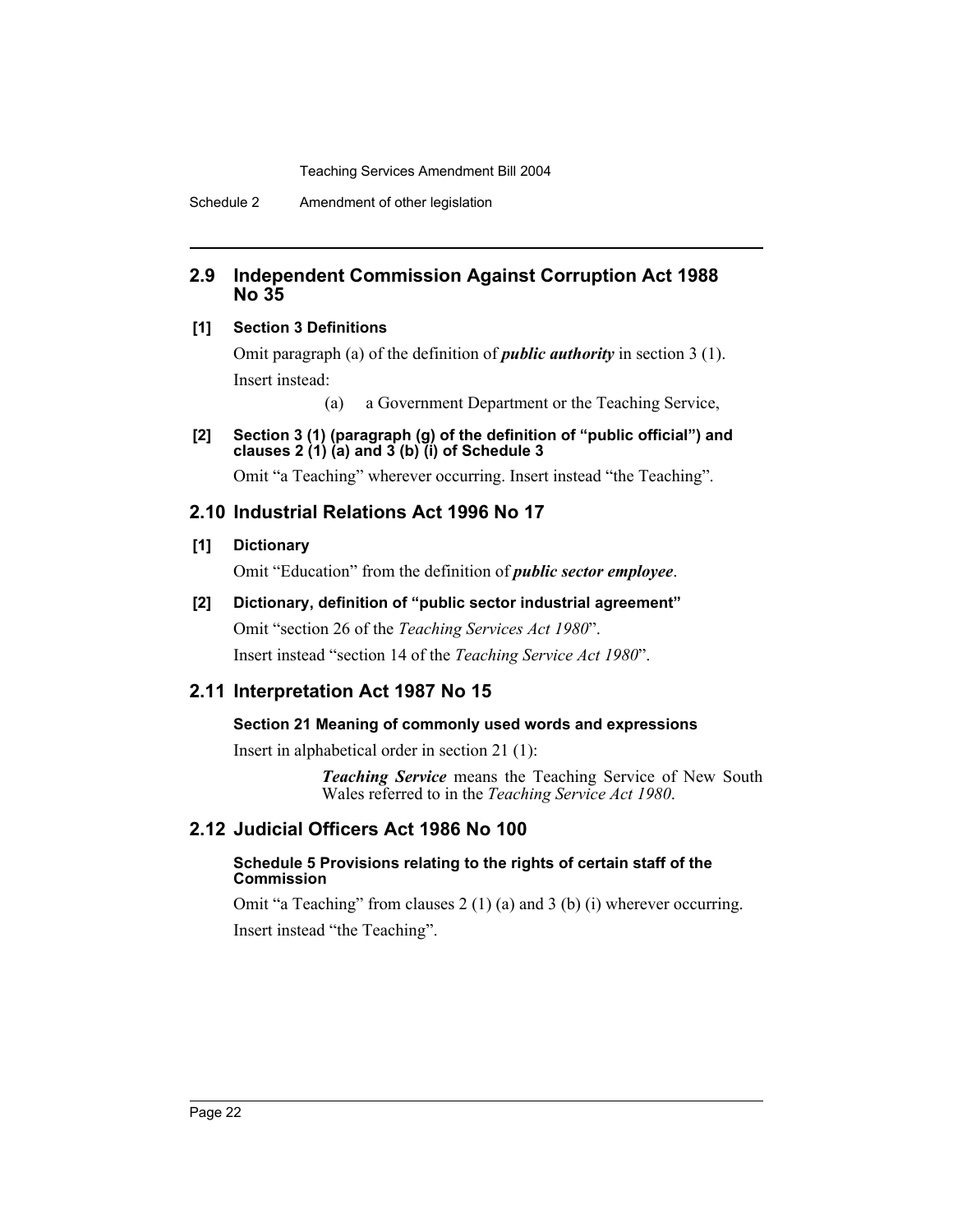Amendment of other legislation Schedule 2 and Schedule 2 and Schedule 2 and Schedule 2 and Schedule 2 and Schedule 2

# **2.13 Mental Health Act 1990 No 9**

#### **Schedule 6 Provisions relating to members of the Tribunal**

Omit "a Teaching" from clauses 10 (2) (a) and 11 (2) (b) (i) wherever occurring.

Insert instead "the Teaching".

# **2.14 Parking Space Levy Act 1992 No 32**

#### **Section 17 Obligations of persons in public sector positions**

Omit "Education" from paragraph (b) of the definition of *public sector position* in section 17 (7).

# **2.15 Police Act 1990 No 47**

#### **Section 48 Definitions**

Omit "a Teaching" from section 48 (a). Insert instead "the Teaching".

## **2.16 Privacy and Personal Information Protection Act 1998 No 133**

## **Section 3 Definitions**

Omit "Education" from the definitions of *public sector agency* and *public sector official* wherever occurring in section 3 (1).

# **2.17 Public Finance and Audit Act 1983 No 152**

## **[1] Section 4 Definitions**

Omit "School Education" from the definitions of *authority* and *officer of an authority* wherever occurring in section 4 (1).

## **[2] Section 4 (1), definition of "Head of an authority"**

Omit paragraph (b). Insert instead:

(b) in relation to the Teaching Service—the Director-General of the Department of Education and Training,

## **[3] Schedule 1 The Auditor-General**

Omit "a Teaching" from clause 7 (2) (a). Insert instead "the Teaching".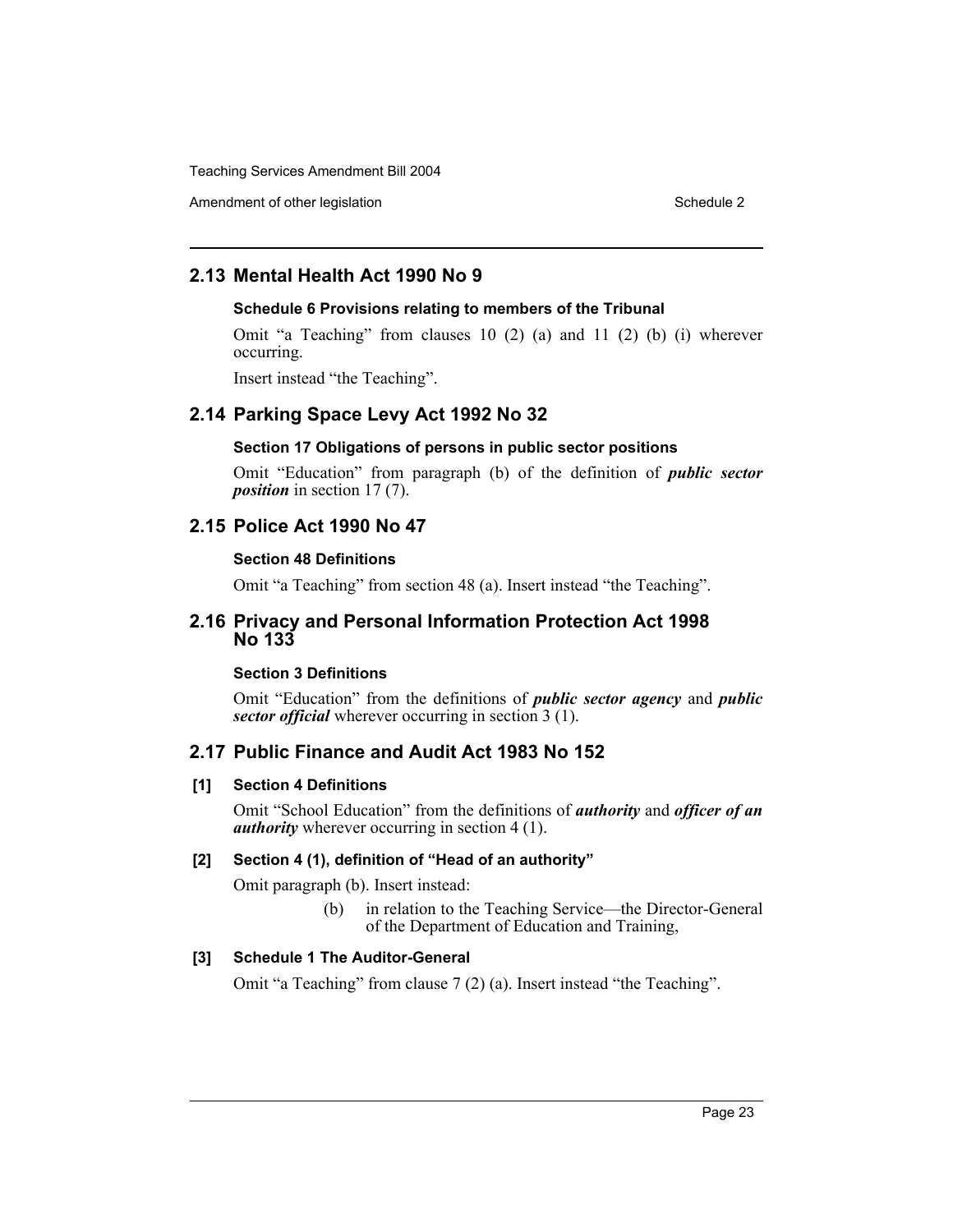Schedule 2 Amendment of other legislation

# **2.18 Public Sector Employment and Management Act 2002 No 43**

## **[1] Section 3 Definitions**

Omit the definition of *Education Teaching Service* from section 3 (1).

**[2] Sections 3 (1) (paragraph (b) of the definition of "public sector service"), 19 (5), 63 (1) (definition of "public authority"), 63 (2) (c), 65 (1) (a), 67 (d), 77 (6), 78 (9) (a), 101 (1) (Arrangements for use of Teaching Service staff by Departments) and 114 (3) (a) and clause 11 (16) (a) of Schedule 4**

Omit "Education Teaching Service" wherever occurring.

Insert instead "Teaching Service".

# **2.19 Residential Tenancies Act 1987 No 26**

## **Schedule 1 Provisions relating to the members of the Tribunal**

Omit "a Teaching" from clauses 8 (1) (a) and 9 (1) (b) (i) wherever occurring. Insert instead "the Teaching".

# **2.20 State Sports Centre Trust Act 1984 No 68**

# **Schedule 3 Provisions applicable to a person designated as Director**

Omit "a Teaching" from clauses 4 (2) (a) and 5 (2) (b) (i) wherever occurring. Insert instead "the Teaching".

# **2.21 Teacher Housing Authority Act 1975 No 27**

# **[1] Section 4 Definitions**

Omit "a Teaching" from the definition of *teacher*. Insert instead "the Teaching".

**[2] Section 4, definition of "Teaching Service"** Omit the definition.

# **2.22 Technical and Further Education Commission Act 1990 No 118**

**Section 21 Use of staff or facilities of Departments etc** Omit "Education".